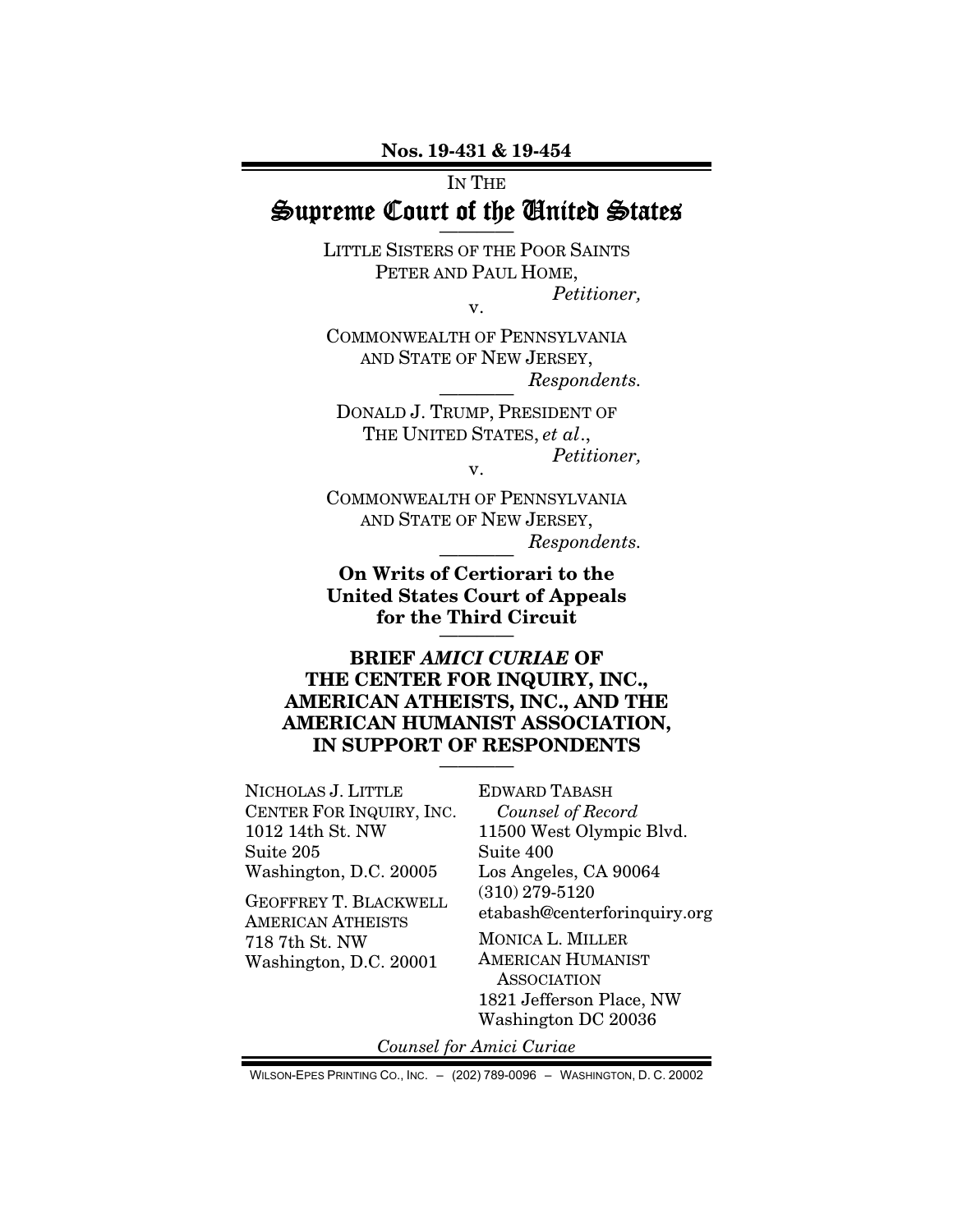# TABLE OF CONTENTS

| ۰, |
|----|
|----|

|                                                                                                                                       | iii            |
|---------------------------------------------------------------------------------------------------------------------------------------|----------------|
|                                                                                                                                       | 1              |
| SUMMARY OF ARGUMENT                                                                                                                   | $\overline{2}$ |
|                                                                                                                                       | 5              |
| THERE IS NO CONSTITUTIONAL<br>I.<br>RIGHT TO AN EXEMPTION                                                                             | 5              |
| A. Permissive religious exemptions to<br>laws of general applicability are sub-<br>ject to Establishment Clause Review                | 5              |
| B. The enjoined exemption violates the<br>Establishment Clause by burdening                                                           | 7              |
| II.<br>PETITIONER CANNOT DEMON-<br>STRATE A SUBSTANTIAL BURDEN<br>ON ITS RELIGIOUS BELIEFS                                            | 11             |
| A. Any cognizable burden was relieved<br>by the prior accommodation                                                                   | 11             |
| B. A requirement to inform the govern-<br>ment that one has a religious<br>objection to a regulation is not a                         | 14             |
| C. Compliance penalties are not a "sub-                                                                                               | 17             |
| PETITIONER'S CASE DOES NOT CON-<br>III.<br>CERN A BURDEN ON RELIGIOUS<br>LIBERTY,<br>BUT RATHER<br>AN<br>ATTEMPT TO LEGISLATE THROUGH |                |
|                                                                                                                                       | 20             |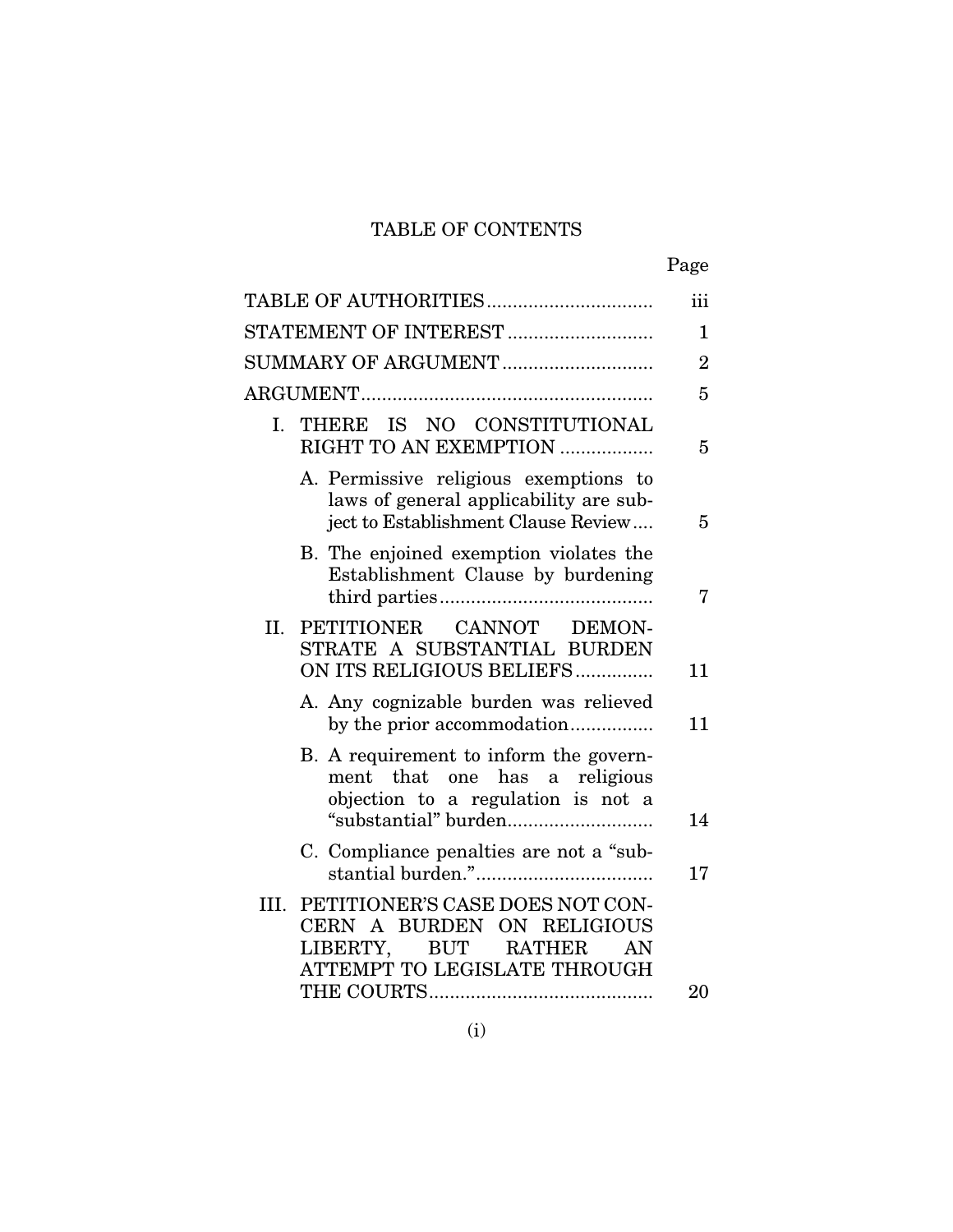# ii TABLE OF CONTENTS—Continued

Page

| IV. THE GOVERNMENT HAS A COMPEL- |    |
|----------------------------------|----|
| LING INTEREST IN ENSURING THE    |    |
| WIDESPREAD AVAILABILITY OF       |    |
| CONTRACEPTIVE SERVICES TO        |    |
|                                  | 27 |
|                                  | २० |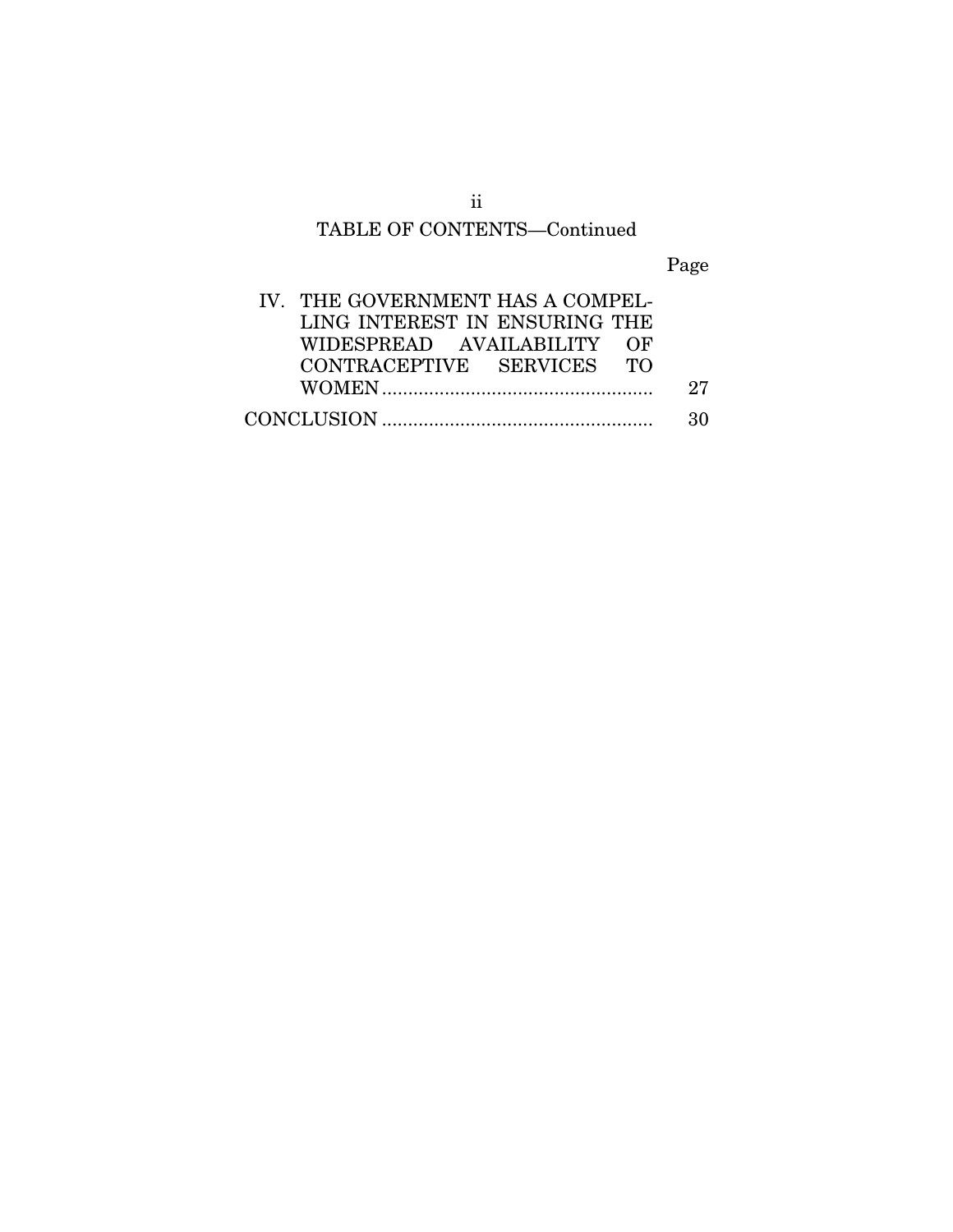# iii TABLE OF AUTHORITIES

CASES Page(s)

| Adams v. Commr.,<br>170 F. 3d 173 (3d Cir. 1999), cert denied<br>21    |
|------------------------------------------------------------------------|
| Bowen v. Roy,<br>476 U.S. 693 (1986) 21, 22, 23, 24                    |
| Burwell v. Hobby Lobby Stores, Inc.,                                   |
| City of Boerne v. Flores,<br>6                                         |
| Edison Co. v. Labor Bd.,<br>15                                         |
| Empl. Div. v. Smith,                                                   |
| Epperson v. Arkansas,<br>7,8                                           |
| <i>Est.</i> of Thornton v. Caldor, Inc.,<br>9                          |
| Geneva College v. Sec. U.S. HHS,<br>778 F.3rd 422 (3d Cir. 2015)<br>17 |
| Gonzales v. O Centro Espirita<br>Beneficente Unaio do Vegetal,         |
| Holt v. Hobbs,<br>9                                                    |
| INS v. Cardoza-Fonseca,<br>14                                          |
| Locke v. Davey,<br>10                                                  |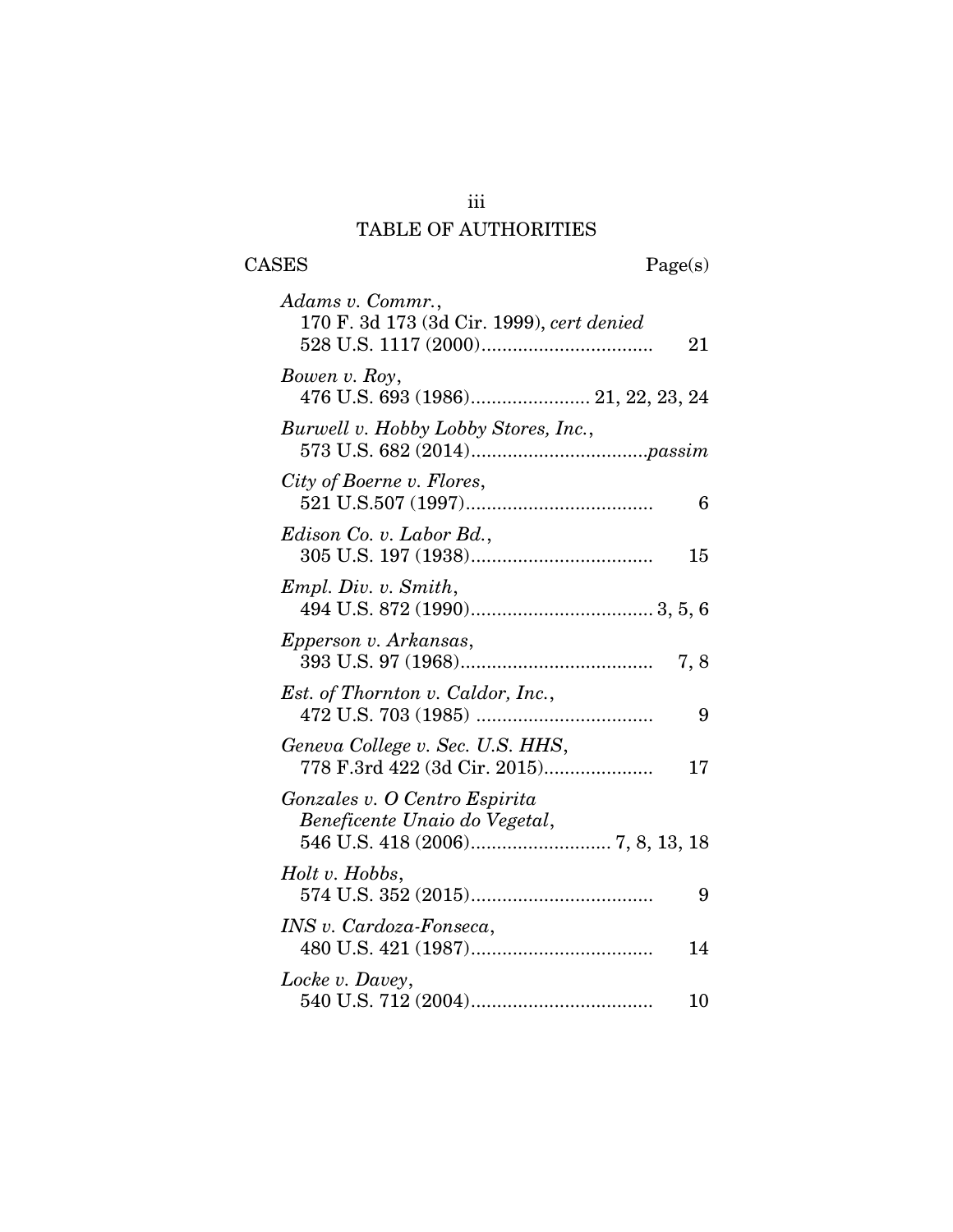# iv TABLE OF AUTHORITIES—Continued

| Marbury v. Madison,<br>6                                                            |
|-------------------------------------------------------------------------------------|
| Penn. v. President United States,<br>930 F.3d 543 (3rd Cir. 2019)<br>$\overline{2}$ |
| Priests for Life v. U.S. HHS,<br>772 F.3rd 229 (D.C. Cir. 2014)  14, 16             |
| Richardson v. Perales,<br>15                                                        |
| Sherbert v. Verner,<br>5,6                                                          |
| T.W.A. v. Hardison,<br>9                                                            |
| Thomas v. Review Bd. of Ind. Empl. Sec.<br>25                                       |
| Trump v. Penn.,<br>$\overline{2}$                                                   |
| United States v. Lee,                                                               |
| University of Notre Dame v. Burwell,<br>23                                          |
| University of Notre Dame v. Burwell,<br>17                                          |
| University of Notre Dame v. Burwell,<br>786 F. 3d 606 (7th Cir. 2015)<br>23         |
| University of Notre Dame v. Sebelius,<br>743 F.3d 547 (7th Cir. 2015) 17, 24        |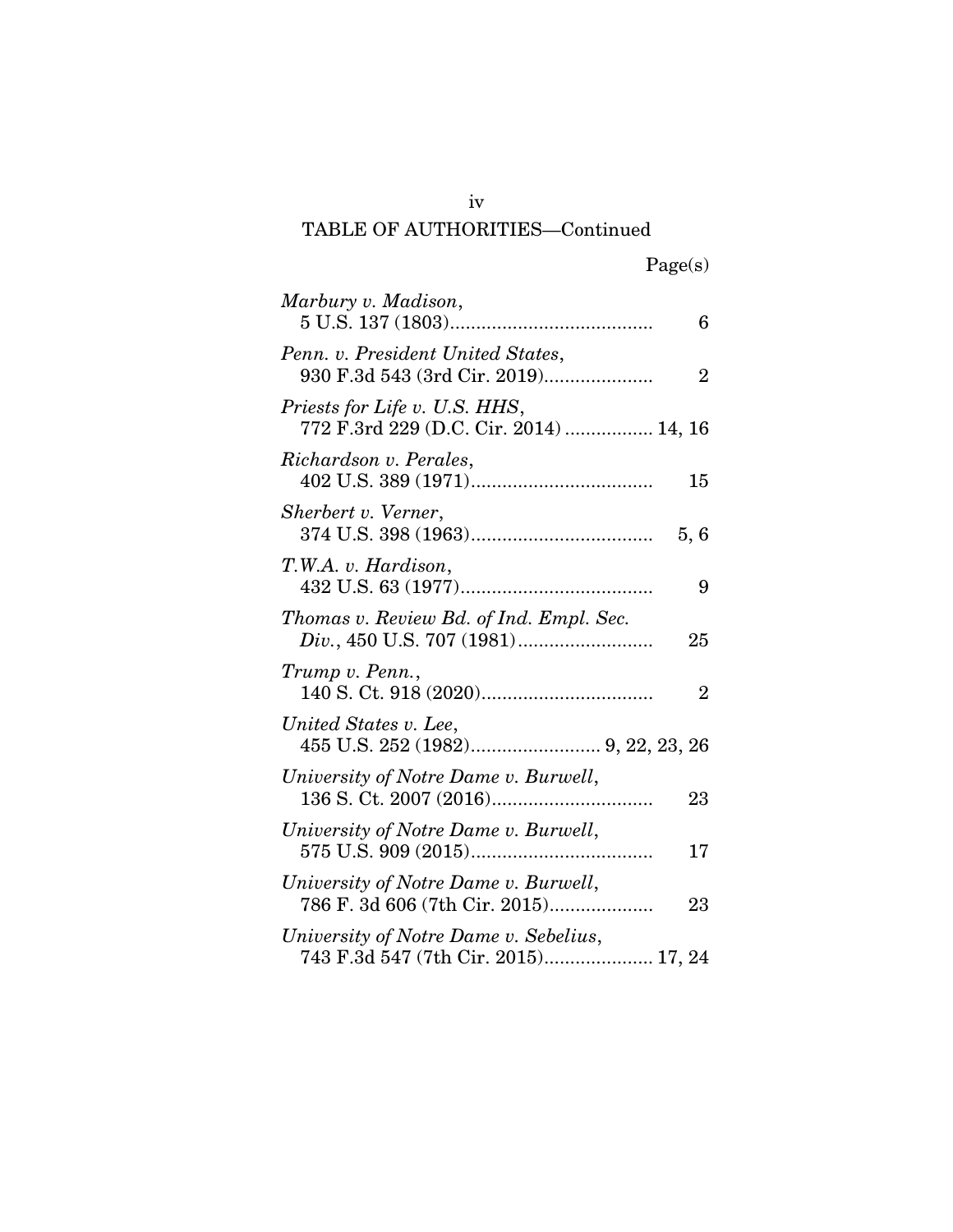# TABLE OF AUTHORITIES—Continued

| Welsh v. United States, | 94 |
|-------------------------|----|
| Wisconsin v. Yoder,     |    |
| Zubik v. Burwell,       |    |

# **CONSTITUTION**

|--|--|--|--|--|

# STATUTES AND REGULATIONS

|                                       | 14  |
|---------------------------------------|-----|
|                                       | 2,8 |
|                                       | 12  |
|                                       | 18  |
| Religious Freedom Restoration Act, 42 |     |
|                                       | 12  |
|                                       | 12  |
|                                       |     |
|                                       | 13  |
|                                       | 18  |
|                                       | 12  |
|                                       | 19  |
|                                       | 19  |
|                                       | 19  |

v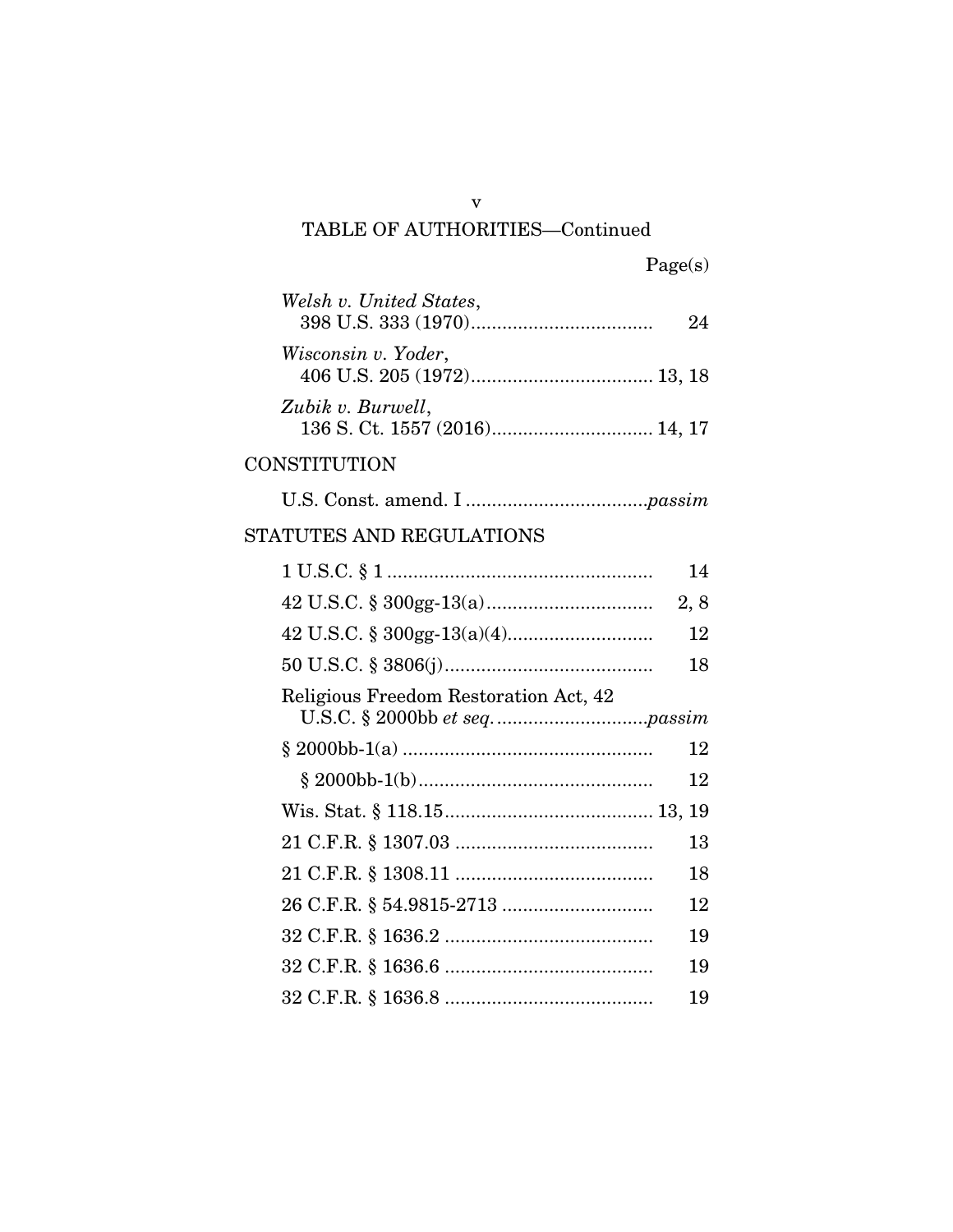# vi TABLE OF AUTHORITIES—Continued

Page(s)

| 12 |
|----|
| 12 |

# OTHER AUTHORITIES

| Administration issues final rules on                                                |    |
|-------------------------------------------------------------------------------------|----|
| coverage of certain recommended preven-                                             |    |
| tive services without cost sharing, HHS                                             |    |
| (July. 10, 2015) <i>available at https://way</i>                                    |    |
| back.archiveit.org/3926/20170127190158                                              |    |
| /https://www.hhs.gov/about/news/2015/0                                              |    |
| 7/10/administration-issues-final-rules-on-<br>coverage-of-certain-recommended-preve |    |
| ntive-services-without-cost-sharing.html                                            |    |
|                                                                                     | 13 |
| CVS, Plan D One-Step Emergency Con-                                                 |    |
| traception Tablet, https://www.cvs.com/                                             |    |
| shop/plan-b-one-step-emergency-contrac                                              |    |
| eptive-tablet-prodid-876669 (last visited                                           |    |
|                                                                                     | 28 |
| Frederick M. Gedicks & Rebecca G. Van                                               |    |
| Tassell, RFRA Exemptions from the                                                   |    |
| Contraception Mandate: An Unconstitu-                                               |    |
| tional Accommodation of Religion, 49                                                |    |
| Harv. C.R.-C.L. Rev. 343 (2014)                                                     | 28 |
| J.J. Frost, et al., Return on Investment: A                                         |    |
| Fuller Assessment of the Benefits and                                               |    |
| Cost Saving of the US Publicly Funded                                               |    |
| Family Planning Pro-gram, 92 Milibank                                               |    |
|                                                                                     | 29 |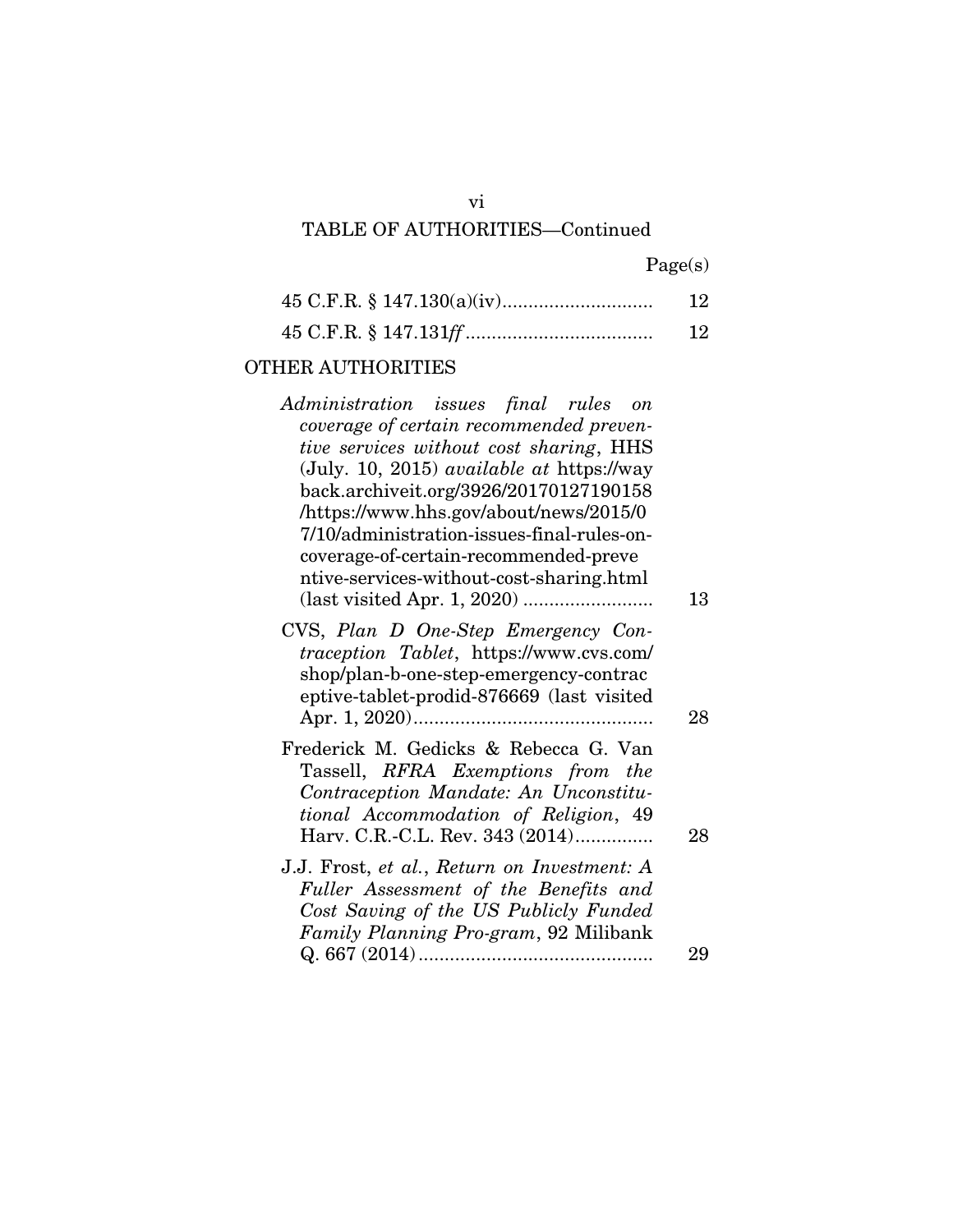# TABLE OF AUTHORITIES—Continued

Page(s)

| Marci A. Hamilton, The Religious Freedom<br>Restoration Act is Unconstitutional,<br>Period, I U. Pa. J. Const. L. 1 (1998-99)                                                       | 7  |
|-------------------------------------------------------------------------------------------------------------------------------------------------------------------------------------|----|
| Planned Parenthood, IUD, https://www.<br>plannedparenthood.org/learn/birth-cont<br>rol/iud (last visited Apr. 1, 2020)                                                              | 27 |
| Planned Parenthood, <i>Emergency Contra-</i><br>ception (Morning-After Pill), https://www.<br>plannedparenthood.org/get-care/our-ser<br>vices/emergency-contraceptive (last visited | 28 |
| Substantial, Black's Law Dictionary (11th                                                                                                                                           | 15 |
| Substantial, New Oxford Am. Dictionary<br>(3d Ed., Oxford U. Press 2010)                                                                                                            | 15 |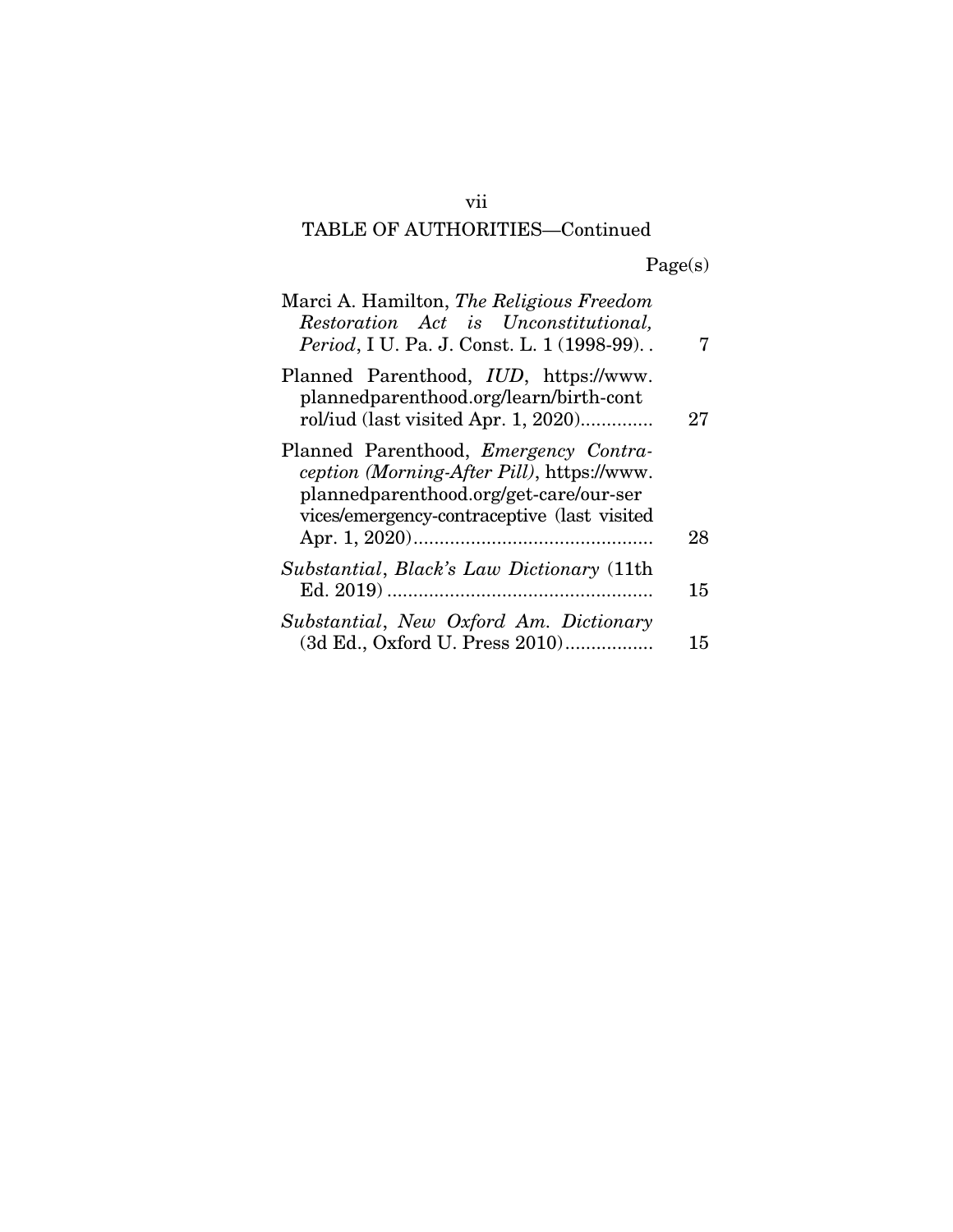#### STATEMENT OF INTEREST<sup>1</sup>

This amici curiae brief in support of the respondents is being filed on behalf of the Center for Inquiry (CFI), American Atheists, Inc. (American Atheists), and the American Humanist Association (AHA).

CFI is a non-profit educational organization dedicated to promoting and defending reason, science, and freedom of inquiry. Through education, research, publishing, social services, and other activities, including litigation, CFI encourages evidence-based inquiry into science, pseudoscience, medicine and health, religion, and ethics. CFI believes that the separation of church and state is vital to the maintenance of a free society that allows for a reasoned exchange of ideas about public policy.

American Atheists is a national civil rights organization that works to achieve religious equality for all Americans by protecting what Thomas Jefferson called the "wall of separation" between government and religion created by the First Amendment. American Atheists strives to promote understanding of atheists through education, advocacy, and communitybuilding; works to end the stigma associated with atheism; and fosters an environment where bigotry against our community is rejected.

<sup>&</sup>lt;sup>1</sup> All parties have granted blanket consents to the filing of amicus briefs. Their consents are on file with the Clerk of the Court. No counsel for a party authored this brief in whole or in part, and no party or counsel for a party made a monetary contribution intended to fund its preparation or submission. No person other than amici and their counsel made a monetary contribution to the preparation or submission of this brief.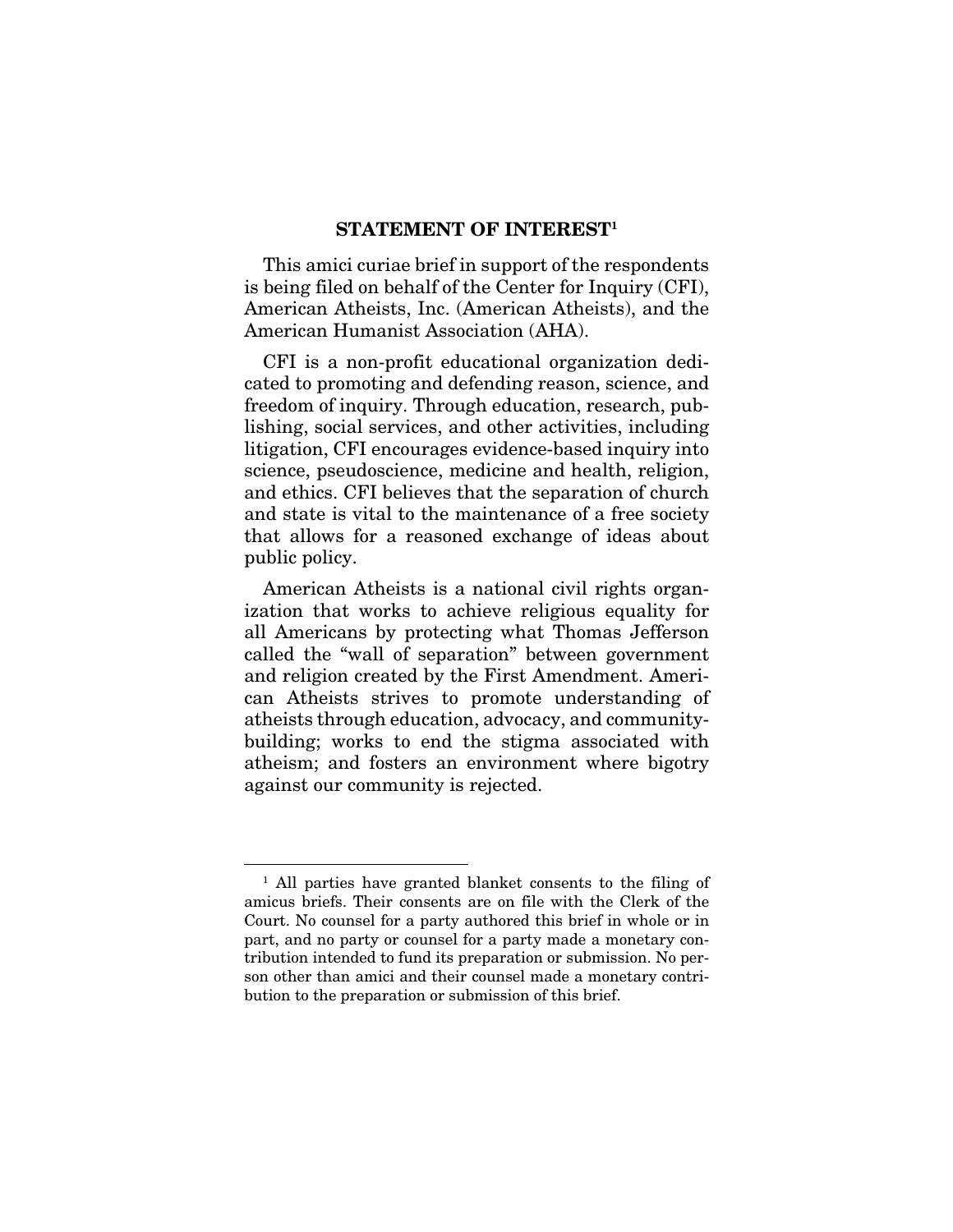The AHA is a national nonprofit membership organization based in Washington, D.C. Founded in 1941, the AHA is the nation's oldest and largest humanist organization. The AHA has tens of thousands of members and hundreds of chapters and affiliates across the country. Humanism is a progressive lifestance that affirms—without theism or other supernatural beliefs our responsibility to lead meaningful and ethical lives that add to the greater good of humanity. The mission of the AHA's legal center is to protect one of the most fundamental principles of our democracy: the separation of church and state. To that end, the AHA has litigated dozens of First Amendment cases nationwide, including in the U.S. Supreme Court.

#### SUMMARY OF ARGUMENT

This case concerns a religious-based exemption, currently subject to a national injunction, to the requirement under the Affordable Care Act (ACA) to provide health insurance which covers contraceptive care at no cost to employees. 42 U.S.C. § 300gg-13(a). Petitioner, Little Sisters of the Poor, maintains that the Religious Freedom Restoration Act (RFRA), 42 U.S.C. § 2000bb *et seq.*, either requires or permits the exemption currently enjoined by the Third Circuit. However, any requirement under the Constitution or legislation was more than satisfied by the prior accommodation. Indeed, the enjoined exemption is unconstitutional as a violation of the Establishment Clause.2

<sup>2</sup> Amici maintain that as regards the new, enjoined, exemption, "the Agencies did not follow the [Administrative Procedures Act] and that the regulations are not authorized under the ACA." *Penn. v. President United States*, 930 F.3d 543, 556 (3rd Cir. 2019), *cert. granted Trump v. Penn.*, 140 S. Ct. 918 (2020).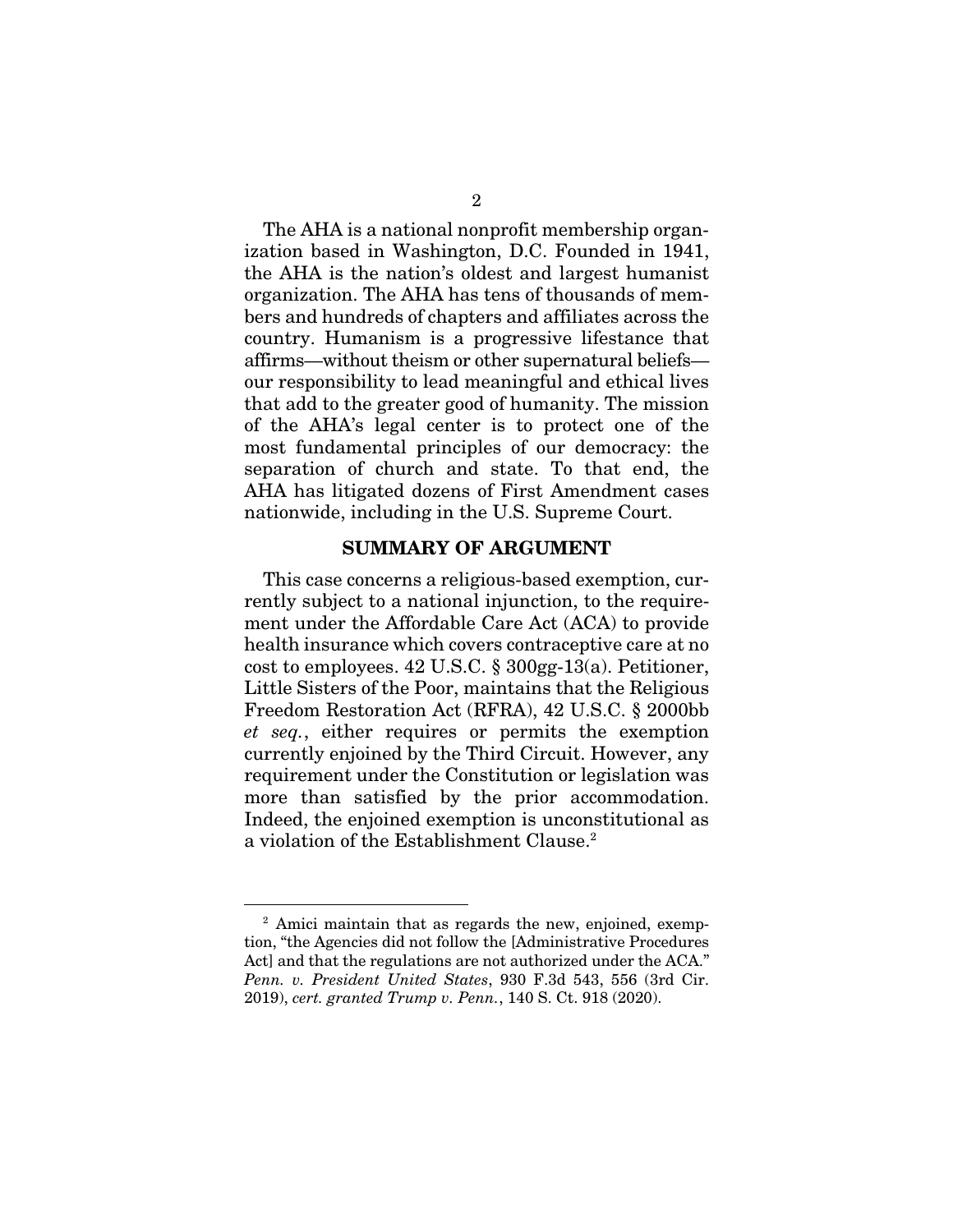*First*, there exists no Free Exercise Clause right to the enjoined exemption. Congress does not impinge on the right to free exercise by enacting a law of general applicability, even if that law impacts an individual's or a group's ability to practice religion. *Empl. Div. v. Smith*, 494 U.S. 872, 879 (1990). Any exemption granted under RFRA is legislative, not constitutional, and so must withstand constitutional scrutiny. As this Court has held on multiple occasions, exemptions to laws granted in order to protect individual religious expression are unconstitutional as violative of the Establishment Clause if they shift the burden from the religious complainant to a third party. Here, petitioner seeks to eliminate its alleged religious burden by creating a burden on its employees who will be denied the seamless and copayment-free contraceptive benefits guaranteed by the ACA.

*Second*, petitioner cannot demonstrate that it has suffered the requisite "substantial burden" on religion to warrant relief under RFRA. The pre-existing accommodation fully removed any real burden on its religious beliefs.3 What petitioner objects to is the requirement that it must inform the government of its intention to exercise the accommodation. Such a requirement has never been held to be a burden by this Court. Recognizing it as a substantial burden, as petitioner claims, would render the word "substantial" in RFRA meaningless, and thus rewrite democratically enacted legislation. RFRA has always been held to require that when a substantial burden on religion is found that the government cannot justify by a compelling interest, an accommodation be offered to parties making a claim of a religious burden. This is

<sup>&</sup>lt;sup>3</sup> Amici do not accept that the prior accommodation was either necessary or permissible.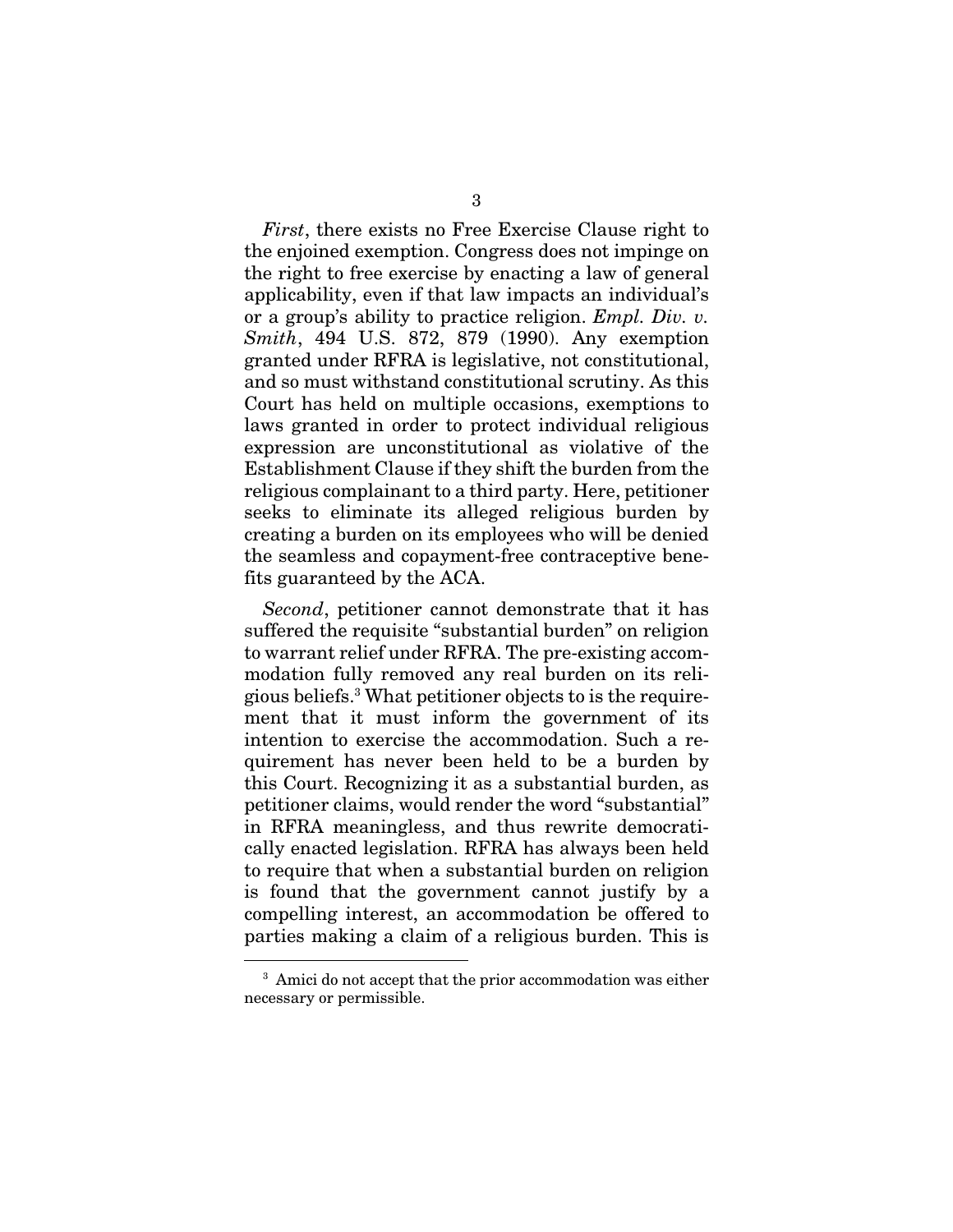precisely what the government did. This Court has never held that a requirement to notify the government of a desire to avail oneself of such an accommodation can itself be considered a substantial burden on religion.

*Third*, petitioner's theory of causation, claiming a religious burden caused by requiring it to notify the government of a desire to take advantage of an accommodation, knows no limits. If accepted, it would not only allow religious groups to refuse to directly participate in legitimate governmental activities, such as the regulation of health care, the provision of social security, or the military draft, but also to demand that no person replace them to fulfil the government's intentions. RFRA was never intended to grant religious groups such an absolute veto over government policy.

*Fourth*, even if this Court determines that a substantial burden on religion exists, the interest of the government in the widespread provision of contraceptive services to women at zero copayment cost is a compelling one, sufficient to overcome any burden on petitioner.

The enjoined exemption is therefore not required by the Free Exercise Clause or by RFRA, and, in fact, would violate the Establishment Clause, by creating a burden for third parties. Accordingly, it must be rejected by this Court.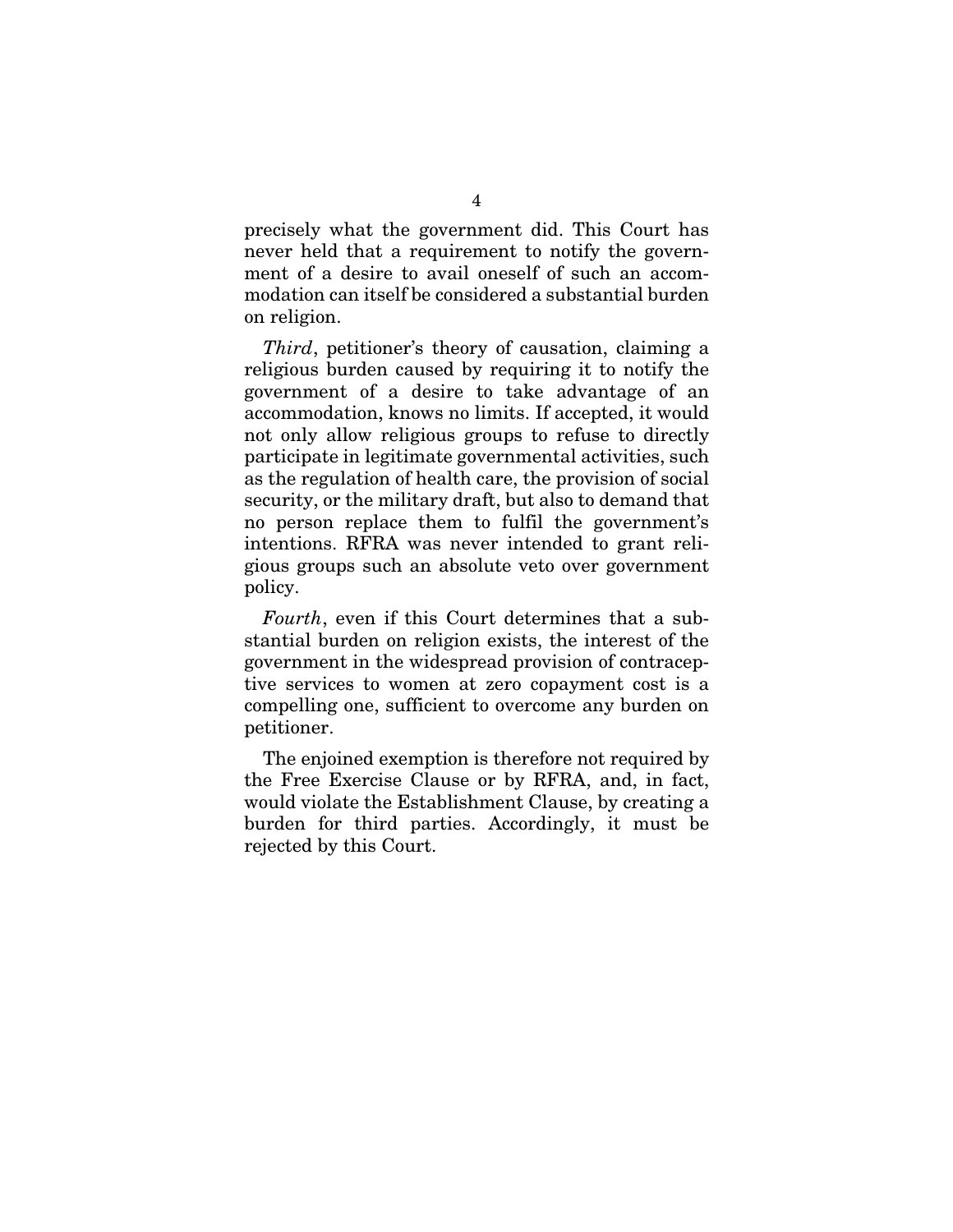#### ARGUMENT

### I. THERE IS NO CONSTITUTIONAL RIGHT TO AN EXEMPTION.

## A. Permissive religious exemptions to laws of general applicability are subject to Establishment Clause Review.

For many years, the availability of exemptions for religious groups or individuals from laws which did not specifically target those religions was governed by the Sherbert Test, expounded by this Court in *Sherbert v. Verner*, 374 U.S. 398, 406 (1963). This test granted exemptions to laws that placed substantial burdens on the ability to practice religion based on the First Amendment right to free exercise of religion. In *Sherbert*, a factory worker was terminated for refusing to work on Saturday, the Sabbath for her religion of Seventh Day Adventism. *Id.* at 399. South Carolina denied her unemployment benefits, claiming she was voluntarily unavailable for work. *Id.* at 401. This Court ruled that the state could not, absent a compelling government interest, condition access to a governmental program such as unemployment benefits by placing a substantial burden on a person's religious freedom–here the right to observe the Sabbath as that person saw fit. *Id.* at 403-04.

Twenty-seven years later, however, in *Smith*, the Court ruled that a law which did not specifically target religion, but which had the incidental effect of burdening religious adherents, did not require an exemption. 494 U.S. at 878-79 ("We have never held that an individual's religious beliefs excuse him from compliance with an otherwise valid law prohibiting conduct that the State is otherwise free to regulate.").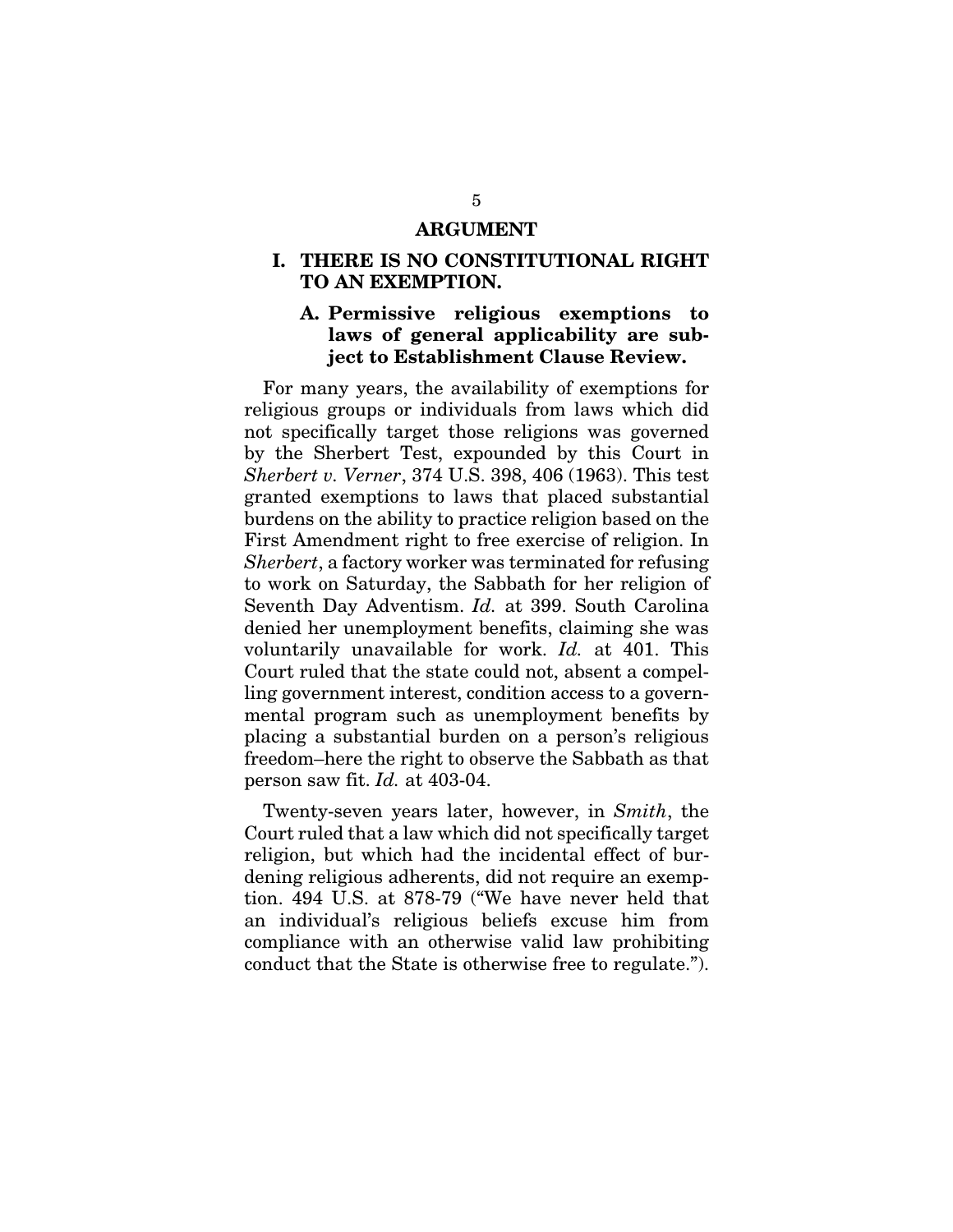Consequently, the state had no obligation to show that the law served a compelling government interest.

In response, Congress enacted RFRA with the express purpose of restoring the Sherbert Test and applying the compelling interest test once again to government-imposed burdens on religion. *Burwell v. Hobby Lobby Stores, Inc.*, 573 U.S. 682, 746 (2014) (Ginsburg, J. dissenting, internal citations omitted) ("RFRA's purpose is specific and written into the statute itself. The Act was crafted to 'restore the compelling interest test as set forth in *Sherbert v. Verner*.'"). Importantly, this grants a legislative, not a constitutional right. This Court in *Smith*, 494 U.S. at 880-81, determined the extent to which the Free Exercise Clause protects individuals from burdens on religious practice imposed by laws of general applicability. RFRA, as a legislative enactment, granted protections beyond those constitutional rights. Such permissive rights granted by an Act of Congress are subject to constitutional scrutiny by this Court. An exemption sought under RFRA which violates the Establishment Clause is not permitted. Congress does not have the authority to violate the Constitution. Nor can Congress overrule a Supreme Court determination of the extent of constitutional protections, short of the passage of an actual constitutional amendment. *Marbury v. Madison*, 5 U.S. 137, 177 (1803) (The Constitution is "superior, paramount law, unchangeable by ordinary means . . . [It is not] alterable when the legislature shall please to alter it.") Any exemption claimed under RFRA must therefore pass constitutional review under the Establishment Clause.

Despite being ruled unconstitutional as applied to the states by this Court, *City of Boerne v. Flores*, 521 U.S.507, 536 (1997), RFRA has been treated as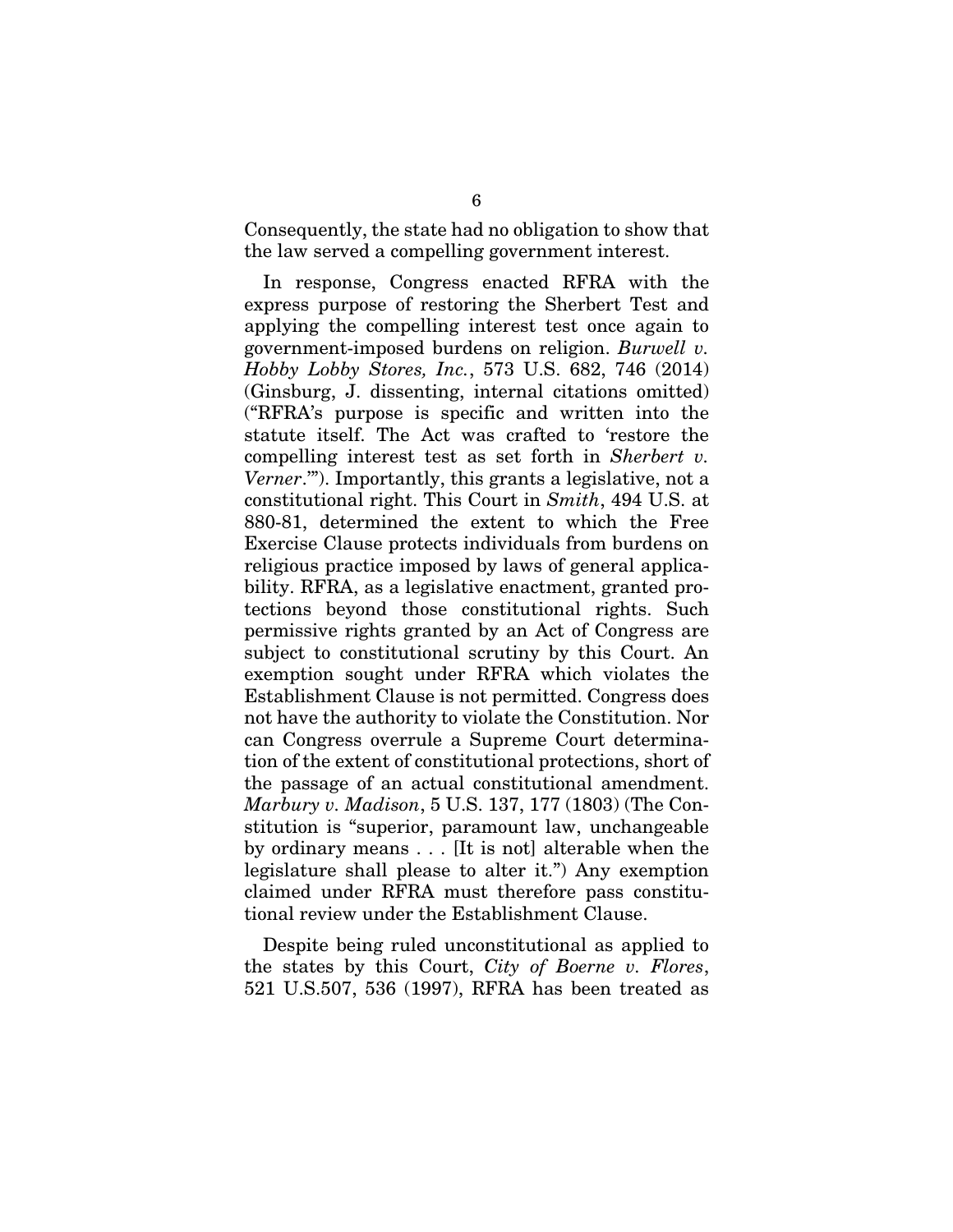facially constitutional regarding the federal government.4 Facial constitutionality does not end the scrutiny, as laws may still be applied in ways which violate the constitution. The Establishment Clause "mandates government neutrality between religion and religion, and between religion and non-religion." *Epperson v. Arkansas*, 393 U.S. 97, 104 (1968). To decide that merely giving notice in order to obtain an exemption from a law of general applicability, in itself, substantially burdens religion would make a mockery both of RFRA and of real burdens on religious practice and belief.

## B. The enjoined exemption violates the Establishment Clause by burdening third parties.

As discussed, *supra*, the expressed purpose of RFRA is to defend the freedom of an individual or group to practice religion against restrictions imposed by government. For example, in *Gonzales v. O Centro Espirita Beneficente Unaio do Vegetal*, 546 U.S. 418, 423 (2006), members of a Brazilian church located in New Mexico were denied permission to use a tea brewed from plants unique to the Amazon Rainforest, because the tea contained a hallucinogen controlled under federal law. Church members drank the tea as part of a religious ritual. This Court ruled unanimously that because the government did not demonstrate a compelling interest in denying the church

<sup>4</sup> Amici do not concede the constitutionality of RFRA, noting that it grants special privileges to religion which violate the Establishment Clause. Marci A. Hamilton, *The Religious Freedom Restoration Act is Unconstitutional, Period*, I U. Pa. J. Const. L. 1, 19 (1998-99). Without conceding this, amici emphasize that RFRA should not be extended to legitimize further violations of the Constitution.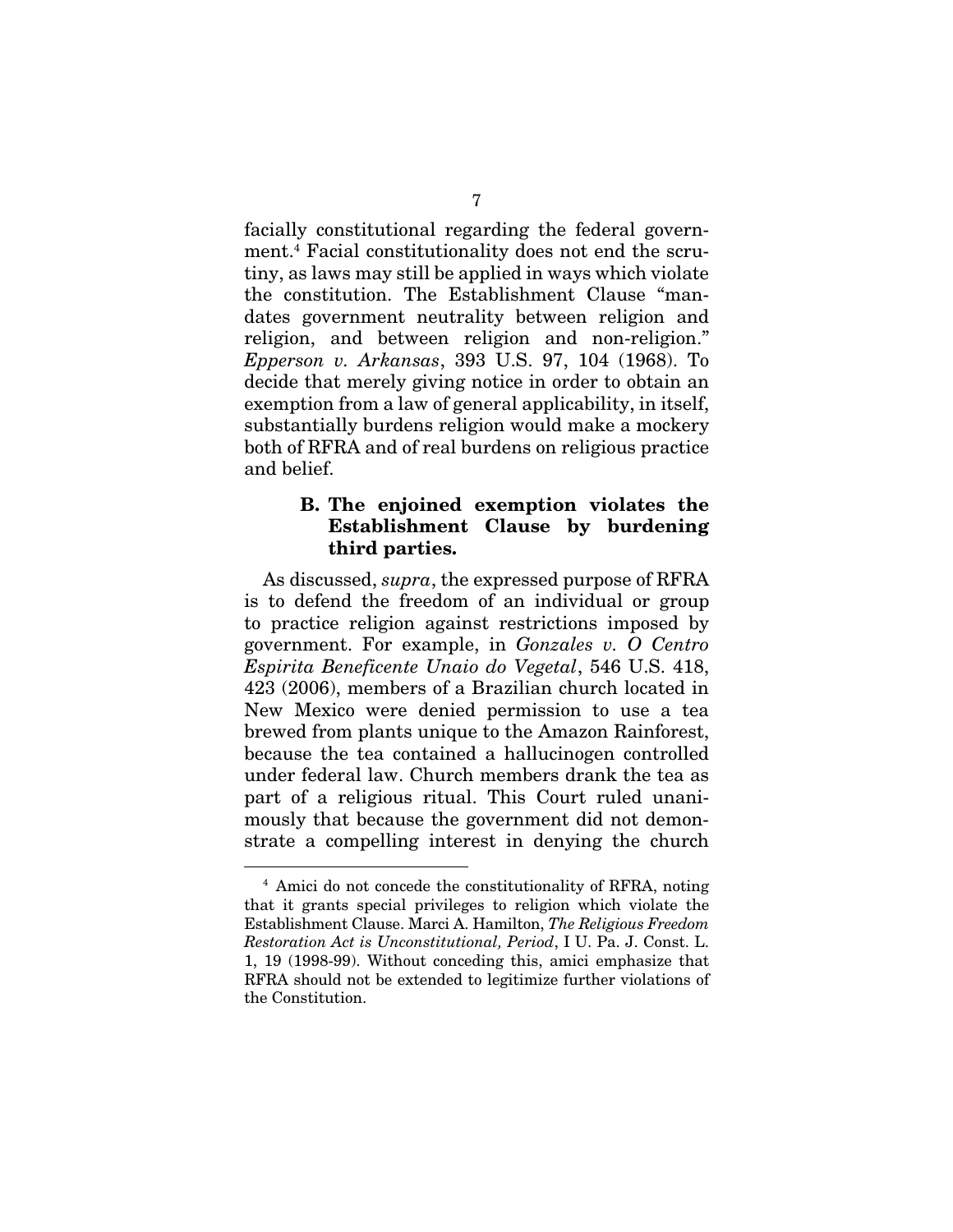access to the plants, it must, under RFRA, accommodate the religious exercise of the church. *Id.* at 439.

The fundamental difference between the exemption requested by the religious group in *O Centro* and that enjoined here lies in the impact on third parties. When the New Mexico church members were permitted an exemption from the Controlled Substances Act to drink hallucinogenic tea as part of a religious ceremony, no other party was harmed, or indeed impacted at all.5 The government imposed the burden on the church and could remove it without impacting the rights of other people. Petitioner, on the other hand, now seeks to remove from its employees a right guaranteed to them by the ACA – the right to receive contraceptive coverage with zero copayments. 42 U.S.C.  $§$  300gg-13(a).<sup>6</sup> RFRA permits the government to remove a burden on religious practices created by government action. Shifting a burden from petitioner to third parties, in order to accommodate petitioner's religious beliefs, however, represents a preference that is being granted to those religious beliefs over and above the beliefs, or lack thereof, of the employees. Such a preference strikes at the very heart of the Establishment Clause. *Epperson*, 393 U.S. at 104.

When this Court has considered religious exemption requests which impose a burden on a third party, it has rejected those requests. A Connecticut law requir-

<sup>5</sup> As noted, amici maintain all such religious exemptions are a violation of the Establishment Clause. *Supra*, n.4. Where exemptions are granted, however, a plain reading of the Constitution mandates that they do not impose harmful burdens on third parties.

<sup>6</sup> Petitioner here seeks not only to refuse to pay for insurance coverage for contraceptives, but also to prevent insurance companies from providing it free of charge.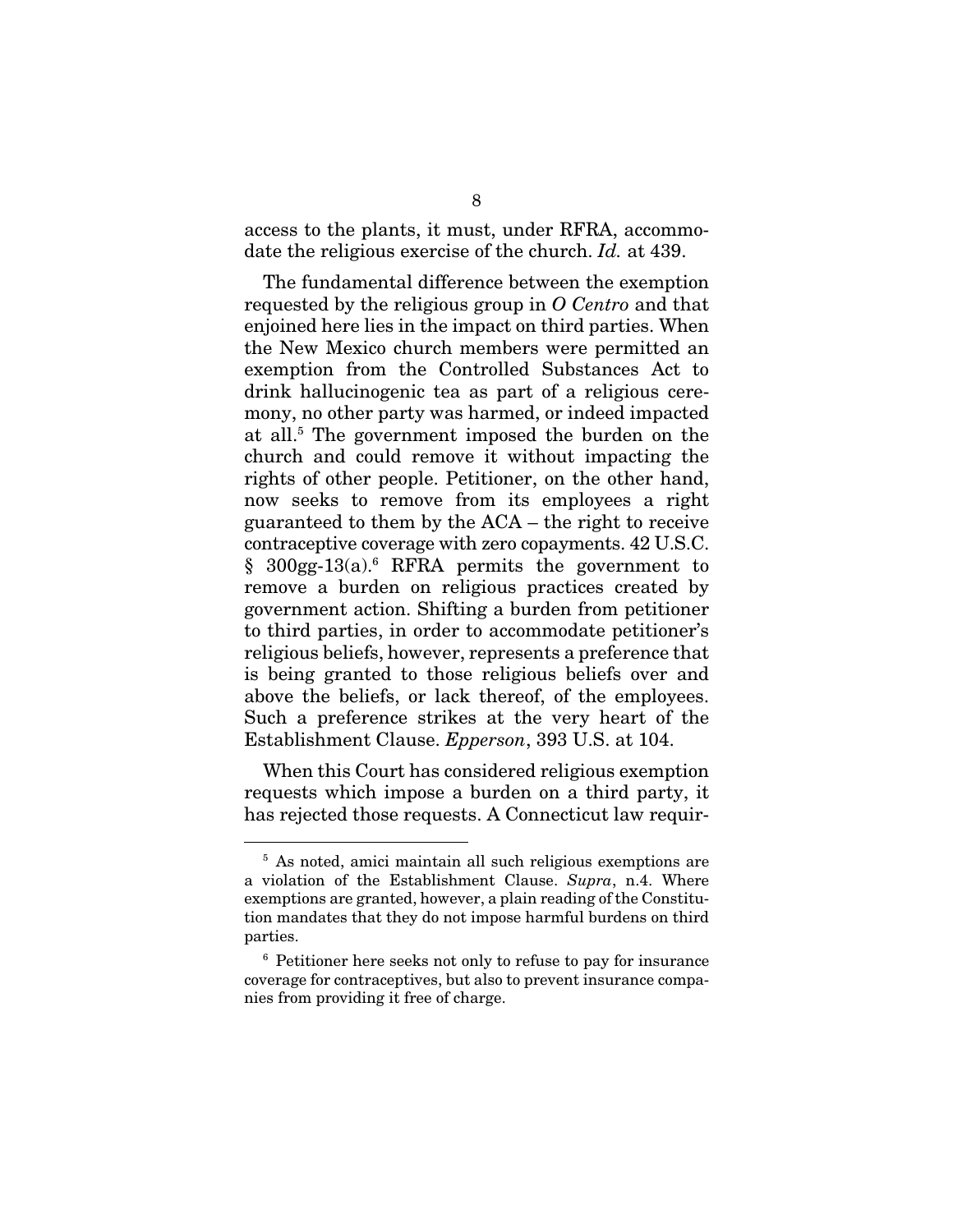ing businesses to honor requests from their employees not to work on their Sabbath day was struck down as violative of the Establishment Clause because it "took no account of the convenience or interests of the employer *or those of other employees who do not observe a Sabbath*." *Est. of Thornton v. Caldor, Inc.*, 472 U.S. 703, 709 (1985) (emphasis added). Similarly a Sabbatarian airline employee was not entitled to a change in the shift structure at his place of employment to accommodate his religious preference for not working on Saturdays, as granting that request would "deprive another employee of his shift preference at least in part because he did not adhere to a religion that observed the Saturday Sabbath." *T.W.A. v. Hardison*, 432 U.S. 63, 81 (1977). And Amish employers were required to continue to pay social security contributions for their employees despite their sincere religious objections because granting such an exemption would harm the interests of the employees who should be free to make their own choices as to the moral implications of involvement in a government run retirement savings program. *United States v. Lee*, 455 U.S. 252, 261 (1982) (An exemption would "operate[] to impose the employer's religious faith on the employees."). Most recently, an exemption allowing a beard for religious purposes was granted to a prisoner where "accommodating petitioner's religious beliefs . . . would not detrimentally affect others." *Holt v. Hobbs*, 574 U.S. 352, 370 (2015) (Ginsburg, J., concurring).

This Court's decision in *Hobby Lobby*, 573 U.S. at 682, that the contraceptive mandate could not be imposed on for-profit, closely held corporations that expressed a religious view that conflicted with providing certain types of contraception, does not change this analysis. *Hobby Lobby* does not imply any retreat from this Court's longstanding refusal to grant religious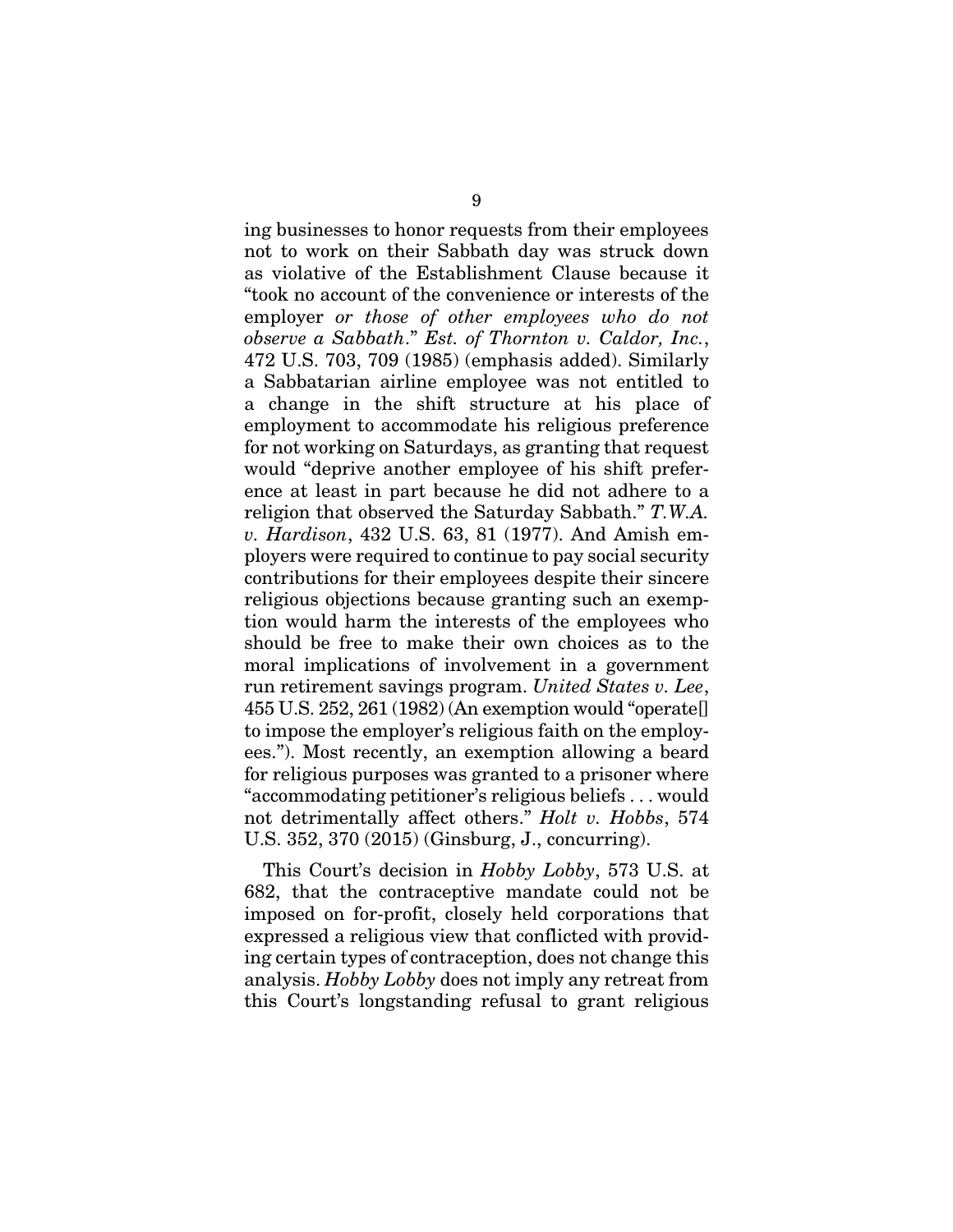exemptions where there will be a burden shifted onto a third party. Key to the willingness of this Court to grant Hobby Lobby its requested exemption was the existence of the very accommodation for non-profits that this petitioner now deems unacceptable. *Id.* at 692 (Kennedy, J. concurring) ("[T]he Government has not met its burden of showing that it cannot accommodate the plaintiffs' similar religious objections under this established framework."). By allowing forprofit religiously owned corporations to access the same exemption that non-profit religious corporations could access, the burden would not be placed on the third party employees, who would still receive their coverage. Petitioner, here, however, demands a complete and total exemption that will create obstacles to its employees' ACA rights, without any consideration of whether those employees will continue to receive the promised benefit and the degree of increased burden they will suffer seeking to obtain it.7

The enjoined exemption therefore replaces any alleged burden on petitioner with a significant burden on a third party: petitioner's employees. Imposing such a burden violates the Establishment Clause, and

<sup>7</sup> The baseline from which we must consider whether a burden has been imposed on a third party is the situation that would exist absent the exemption. *Locke v. Davey*, 540 U.S. 712, 726 (2004) (Scalia, J., dissenting) ("[W]hen the State makes a public benefit generally available, that benefit becomes part of the baseline against which burdens on religion are measured.") Therefore the benefit, the availability of contraception without copayment, is considered the baseline for employees. Granting this exemption, and thus removing the benefit from those employees, cannot be seen in any way other than imposing a burden on those third parties in order to accommodate the religion of petitioner. *Infra* § II.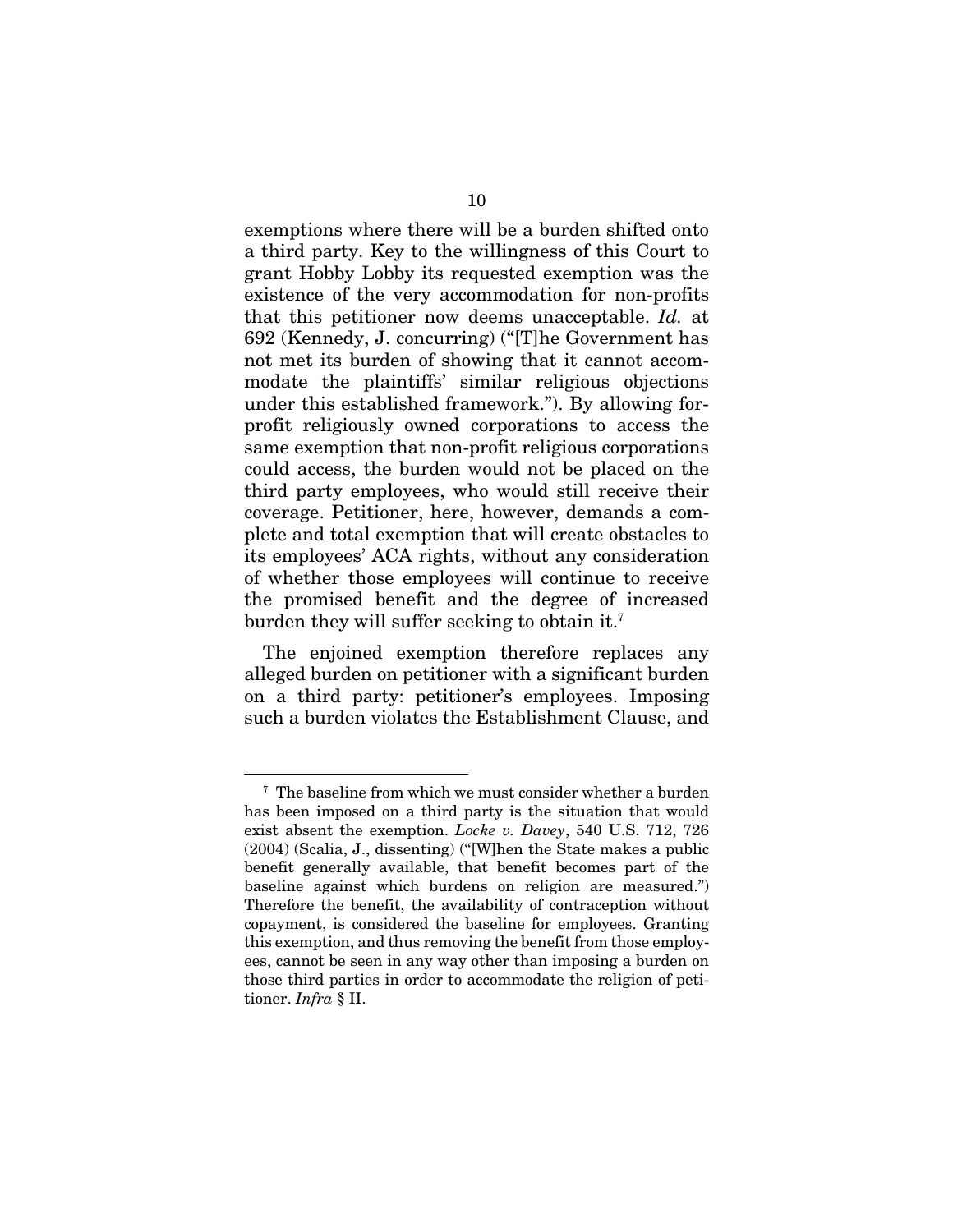cannot therefore be required by or permitted under RFRA.

## II. PETITIONER CANNOT DEMONSTRATE A SUBSTANTIAL BURDEN ON ITS RELI-GIOUS BELIEFS.

#### A. Any cognizable burden was relieved by the prior accommodation.

For the purposes of this brief, amici assume that the contraceptive mandate does impose a substantial burden on petitioner's religious beliefs. What petitioner fails to acknowledge, however, is that the government had already met any requirement it might have under RFRA to ease that burden, by providing religious objectors with an accommodation which permitted them to opt out from covering contraception. Religious organizations cannot demonstrate that a requirement that they merely give notice of their religious objection to the contraception coverage requirement represents a *substantial* burden on their religious exercise. Absent a demonstration of a substantial burden, no exemption under RFRA is allowed. In the final analysis, petitioner is not claiming there remains a burden on its religious beliefs. It claims that it dislikes the method the government provided for avoiding that burden. RFRA guarantees a religious plaintiff the right to an exemption in certain limited situations. It does not, however, guarantee to a religious plaintiff the right to dictate to the government the method for accepting that exemption.

As part of regulations established by the Department of Health and Human Services ("HHS") under the ACA, employer group health plans are required to provide "preventive care and screenings" for women per the Women's Health Amendment and "shall not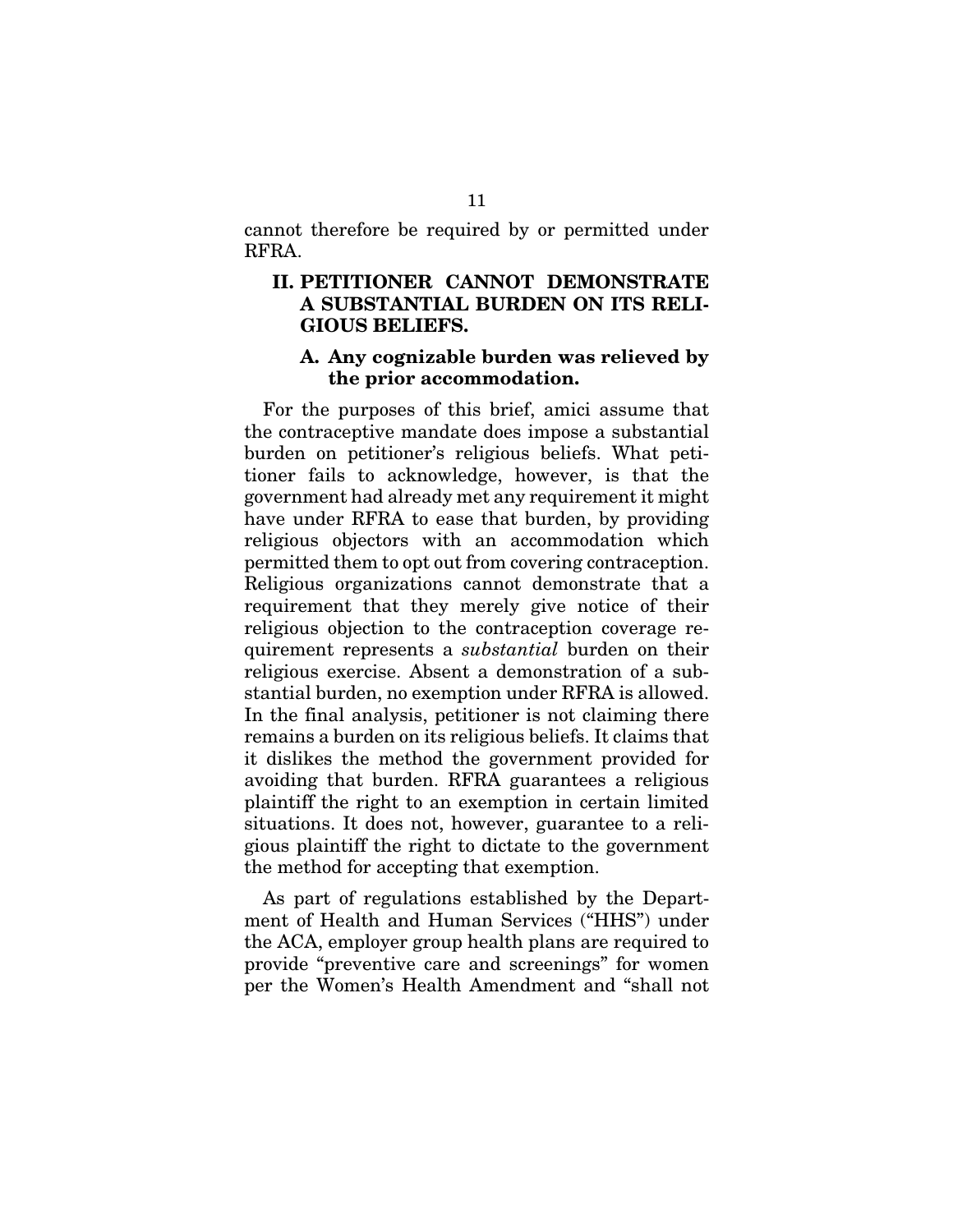impose any cost sharing requirements." 42 U.S.C. § 300gg-13(a)(4). This preventive care requires employers to provide coverage for all forms of contraceptive methods approved by the Food and Drug Administration. 26 C.F.R. § 54.9815-2713; 45 C.F.R. § 147.130(a)(iv).

But HHS also provided a religious accommodation to the contraception coverage requirement that is available to religious entities and to for-profit closely held corporations with a religious objection to the mandate. 45 C.F.R. § 147.131*ff*; *Hobby Lobby*, 573 U.S. at 682. Under that accommodation, all that was required was to affirm that such organizations were eligible, via a form to their insurer or third-party administrator (TPA) or a letter to the HHS Secretary, including a list of which forms of contraception the employer objected to providing. The notice was required to specify the name and type of the plan, and the contact information of the plan issuer or TPA. There were no further requirements of the employer.

RFRA prohibits the federal government from "substantially burden[ing] a person's exercise of religion even if the burden results from a rule of general applicability" unless the government "demonstrates that application of the burden to the person— $(1)$  is in furtherance of a compelling governmental interest; and (2) is the least restrictive means of furthering that compelling governmental interest." 42 U.S.C. §§ 2000bb-1(a), (b). As this Court has determined that the contraceptive mandate imposes a substantial burden on religious exercise, within the meaning of RFRA, and ruled against the government, *Hobby Lobby*, 573 U.S. at 682, it is necessary to see what solution has been held to satisfy the requirements of RFRA.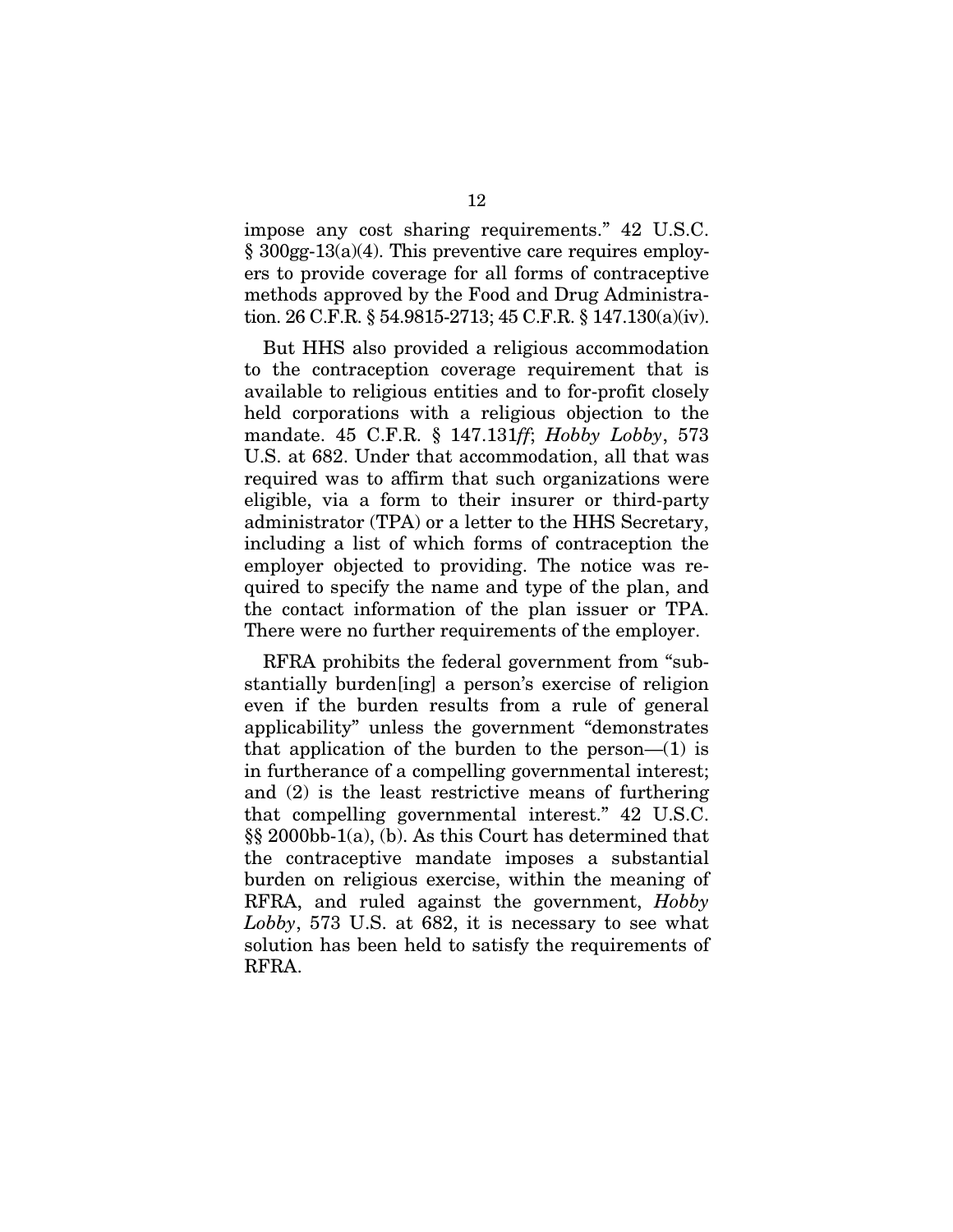Courts have been satisfied when the government has provided a successful plaintiff with an accommodation to the objected to aspects of the law. *E.g.* 21 CFR 1307.03 (after *O Centro*, 546 U.S. 418, government created accommodation allowing a person to file for an exception to the Controlled Substances Act); Wis. Stat. § 118.15 (after *Wisconsin v. Yoder*, 406 U.S. 205 (1972), accommodation allowing parents to remove students from school before age 18 for religious reasons upon notice to school officials.).

In the present case, the government had *already* provided an accommodation for those non-profit employers who object on religious grounds to the contraceptive coverage requirement. *Administration issues final rules on coverage of certain recommended preventive services without cost sharing*, HHS (July 10, 2015) *available at* https://wayback.archive-it. org/3926/20170127190158/https://www.hhs.gov/about/ news/2015/07/10/administration-issues-final-rules-oncoverage-of-certain-recommended-preventive-serviceswithout-cost-sharing.html (last visited Apr. 1, 2020). These employers may opt out of the requirement, and, by self-certifying their religious objection, they are guaranteed to be granted their accommodation. This is a much less rigorous process than applying for a religious exemption for hoasca tea under the statutorily imposed process of the Controlled Substances Act where there is no guarantee that the accommodation would be granted to all applicants. 21 C.F.R. § 1307.03.

HHS provided a regulatory accommodation allowing a religious employer, who objected to paying or participating in the ACA's contraceptive coverage requirement, to avoid doing so. Petitioner, though, demands an exemption *from the exemption*, claiming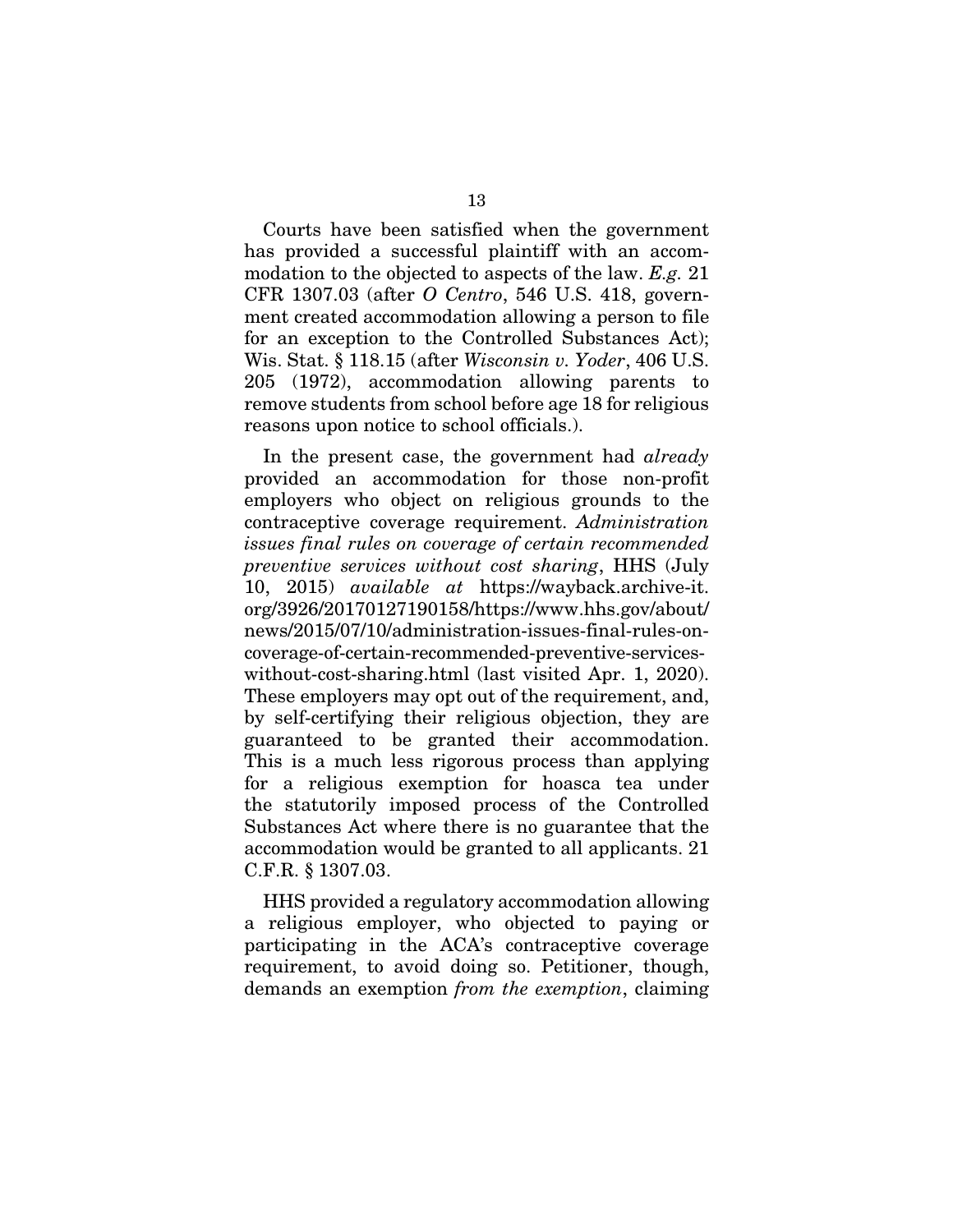that filing the paperwork to indicate it does not wish to participate in the contraceptive mandate for religious reasons, itself constitutes an unacceptable religious burden. Such an exemption is not only not required under RFRA, it is constitutionally impermissible.

## B. A requirement to inform the government that one has a religious objection to a regulation is not a "substantial" burden.

RFRA does not outlaw any and all burdens on religious freedom which cannot be justified by a compelling government interest implemented in the least restrictive manner possible. It outlaws *substantial* burdens on religious freedom which cannot be sufficiently justified. Congress included the word "substantial," and we must assume that when Congress writes a statute, it does so giving deliberate meaning to the words it uses. *INS v. Cardoza-Fonseca*, 480 U.S. 421, 432 (1987) ("[W]e have considered ourselves bound to 'assume that the legislative purpose is expressed by the ordinary meaning of the words used.'") (citations omitted). "In other words, if the law's requirements do not amount to a substantial burden under RFRA, that is the end of the matter." *Priests for Life v. U.S. HHS*, 772 F.3rd 229, 244 (D.C. Cir. 2014), *vacated by, remanded by Zubik v. Burwell*, 136 S. Ct. 1557 (2016).

In *Hobby Lobby*, 573 U.S. at 707, this Court was faced with determining the meaning of the word "person" in RFRA. It noted that the first step to be taken was to look to the Dictionary Act, "which we must consult '[i]n determining the meaning of any Act of Congress, unless the context indicates otherwise." *Id.* (citing 1 U.S.C. § 1). Nothing in that Act, however,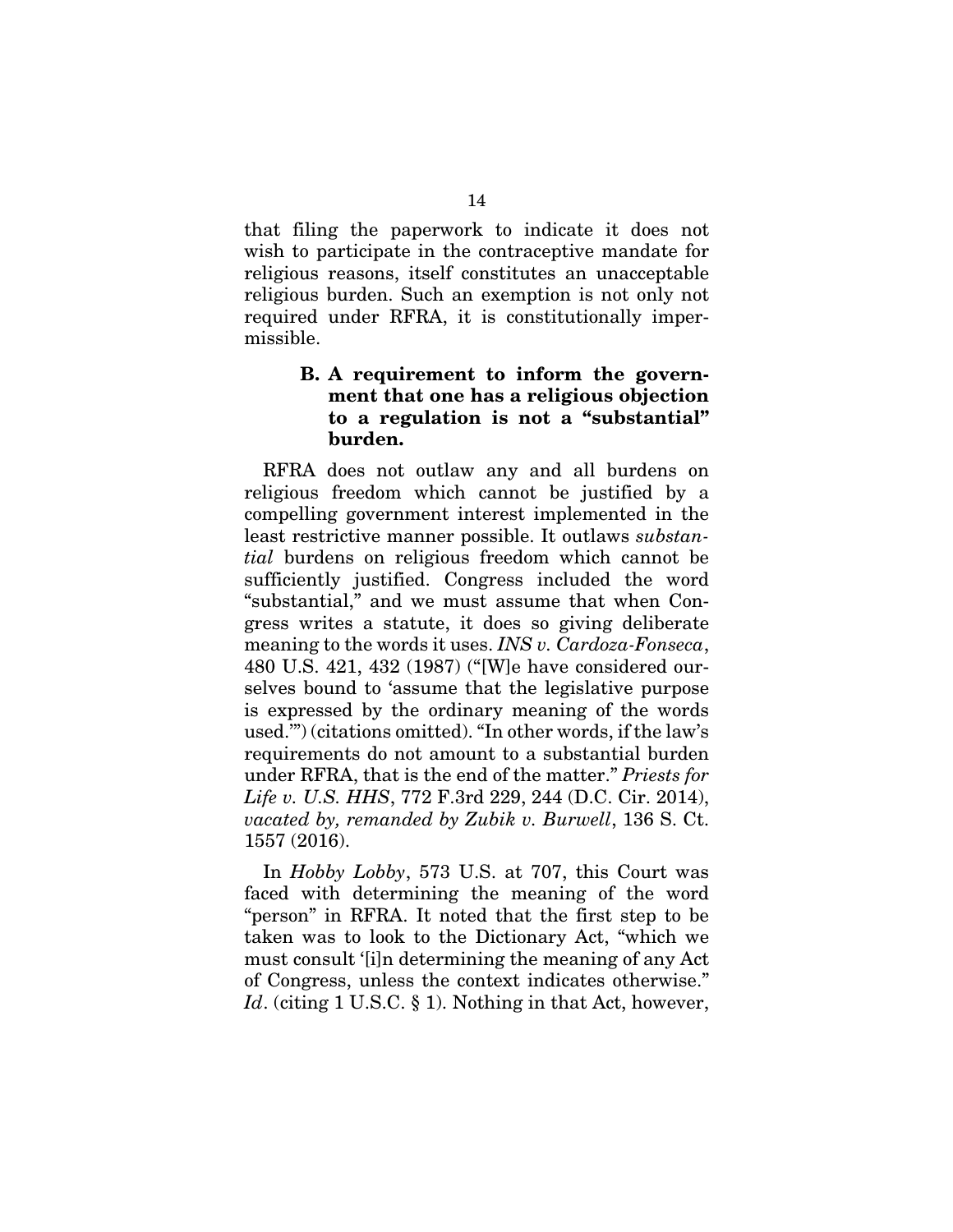provides a definition of the word "substantial." Courts have, however, interpreted the word frequently and its meaning is apparent. Turning to dictionary definitions, we see a common thread. Substantial means "[r]eal and not imaginary; having actual, not fictitious existence. . . . Important, essential, and material; of real worth and importance." *Substantial*, *Black's Law Dictionary* (11th Ed. 2019). It is that which is "[o]f considerable importance, size, or worth." *New Oxford Am. Dictionary* (3d Ed., Oxford U. Press 2010).

A substantial burden, then, stands in stark comparison to a *de minimis* one. It is a burden which carries a certain degree of weight or impact, one that is considered real and significant, as opposed to minor and trivial. Where this Court has been required to determine the meaning of *substantial* in similar situations, it is this element of importance which is emphasized. For example, when determining the meaning of "substantial evidence," this Court found that it is evidence which is "more than a mere scintilla. It means such relevant evidence as a reasonable mind might accept as adequate to support a conclusion." *Richardson v. Perales*, 402 U.S. 389, 401 (1971). To be substantial, evidence must be enough so as to convince a reasonable person of the conclusion it is put forward to support. *Edison Co. v. Labor Bd.*, 305 U.S. 197, 229 (1938).

Petitioner relies on a fundamental misunderstanding of RFRA. It claims that the court system has no place in determining whether a burden on religious practice is substantial. While it is true that courts cannot determine religious doctrine, and must therefore accept a sincere claim of a burden on religious belief, the word "substantial" has a meaning, and it is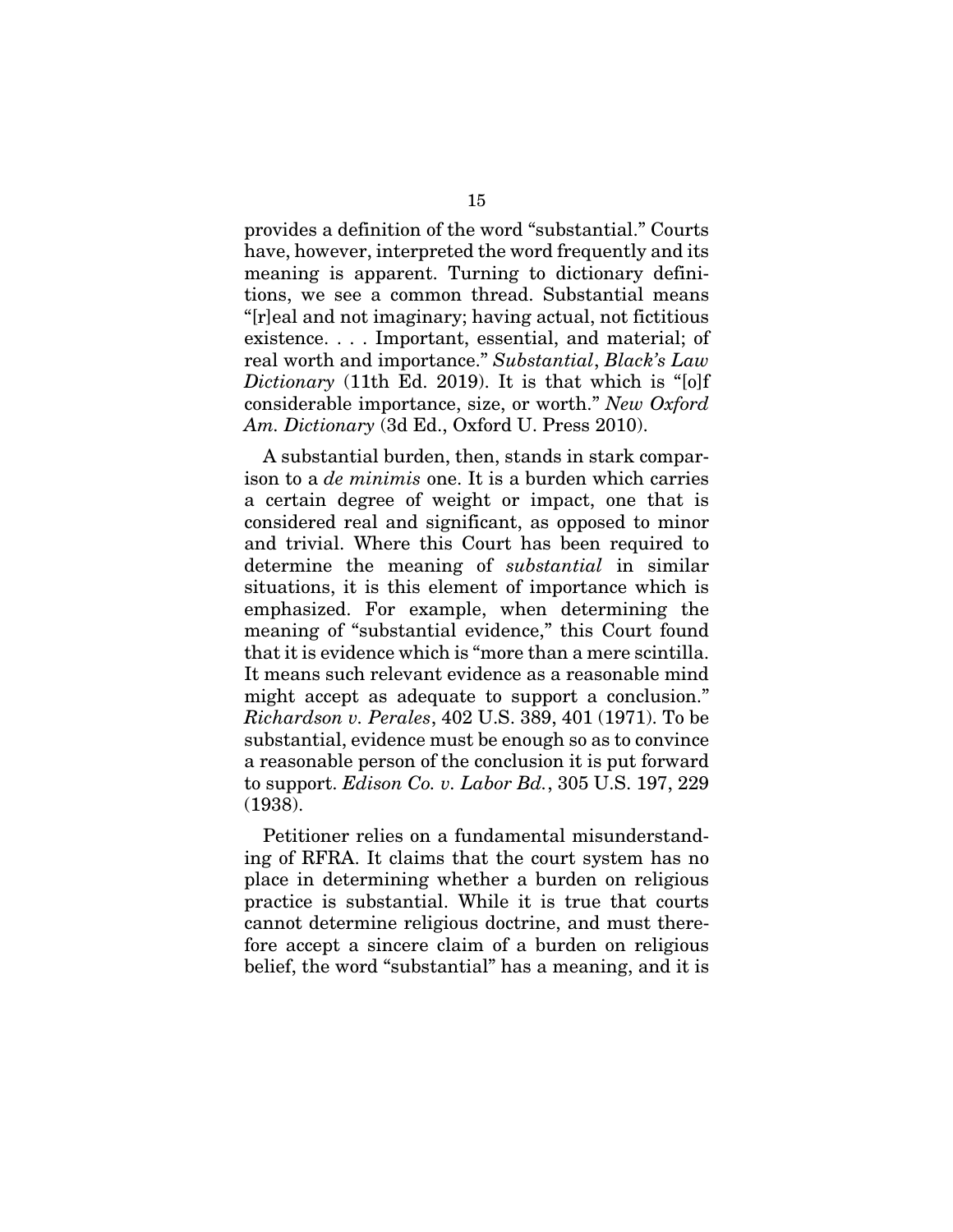the role of the court system to determine if a particular burden reaches that level.

In the present case, petitioner has stated that providing the government notice of its religious objection is in and of itself a substantial burden on its religious exercise. Pet.'s Br. *Little Sisters*, 36-38. But providing written notice of an objection is merely "the written equivalent of raising a hand in response to the government's query as to which religious organizations want to opt out." *Priests for Life*, 772 F.3d at 235. This Court can accept that the religious employer believes that providing this notice is against its religious beliefs without finding that doing so is in fact a substantial burden on its religious exercise.

While the courts may allow religious organizations to determine for themselves if an activity or prohibition of an activity constitutes a burden for the purposes of that religion, the courts maintain a responsibility to determine if the burden proclaimed by the religious groups rises to the level of "substantial," triggering protection under RFRA.8 With regard to the burden imposed by signing a piece of paper to indicate that a religious non-profit is seeking an exemption

<sup>8</sup> Indeed, petitioner's argument, by rendering the word "substantial" superfluous, would reduce any initial decision to be made under RFRA to a determination as to whether a belief is sincere. This is a highly subjective exercise and one which, outside of the rights of prisoners to religious exercise, both the courts and the government are wary of wading into. All that would be left is a determination of whether the government had a compelling interest which had been implemented in the least restrictive manner possible. Congress determined that plaintiffs should have to show a substantial burden before their claim was cognizable under RFRA. Petitioner should not be permitted to rewrite an Act of Congress–that is the responsibility of the elected branch of government.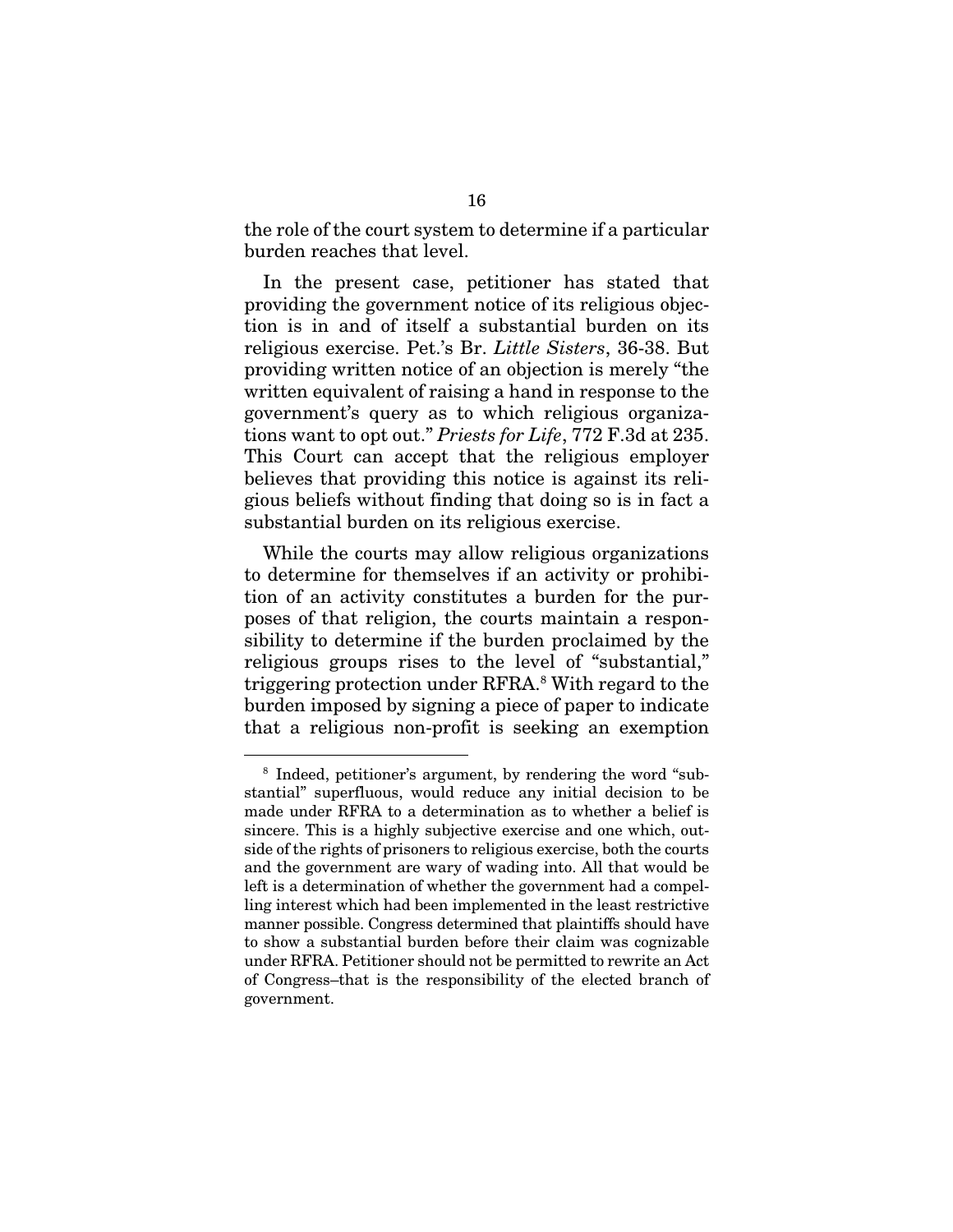from the requirements of the contraceptive mandate of the ACA, circuit courts found, rightly, that any such complicity with a future alleged sin undertaken by a third party after numerous intervening steps was too attenuated to rise to the level of being a substantial burden under RFRA. *Geneva College v. Sec. U.S. HHS*, 778 F.3rd 422, 442 (3d Cir. 2015), *vacated by, remanded by Zubik*, 136 S. Ct. 1557 ("[W]here the actual provision of contraceptive coverage is by a third party, the burden is not merely attenuated at the outset but totally disconnected from the appellees."); *University of Notre Dame v. Sebelius*, 743 F.3d 547, 557 (7th Cir. 2015), *vacated by, remanded by University of Notre Dame v. Burwell*, 575 U.S. 909 (2015) ("The accommodation in this case consists in the organization's (that is, Notre Dame's) washing its hands of any involvement in contraceptive coverage, and the insurer and thirdparty administrator taking up the slack under compulsion of federal law."). Indeed, were such an extended and tortured view of causation by distant complicity to be accepted by this Court, it would lead to illogical and unacceptable consequences. *Infra* § IV.

#### C. Compliance penalties are not a "substantial burden."

Petitioner claims that refusing to provide the required notice of its religious objection would lead to the imposition of fines which constitute a substantial burden. But the presence of a government sanction of some sort cannot in and of itself make compliance with the law a substantial burden. If all it takes for a burden on religion to be substantial is the claim of the religious group allegedly impacted, and a penalty for non-compliance, then the word "substantial" in RFRA loses all meaning.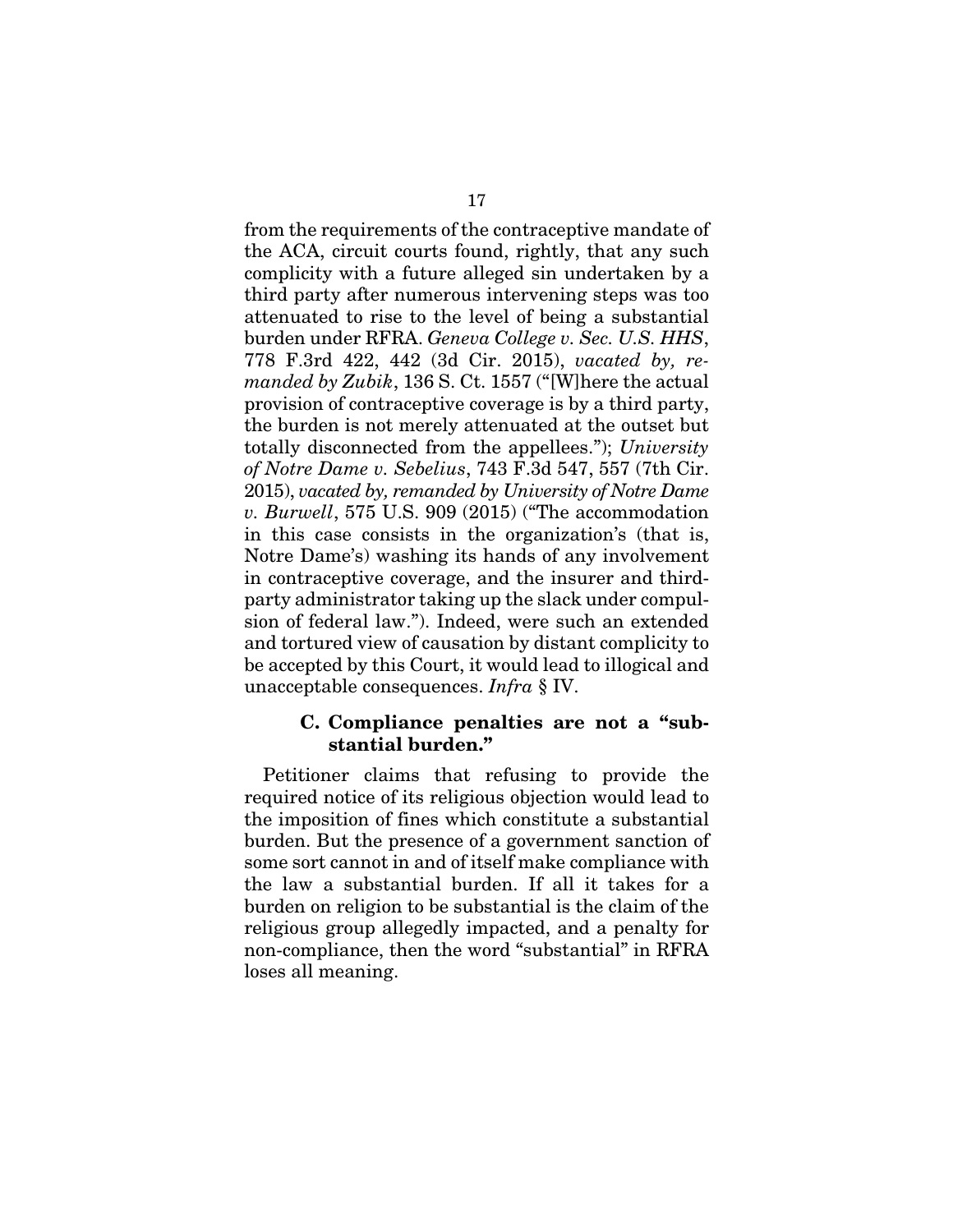All government requirements to act, or to refrain from acting, carry some sort of penalty for noncompliance. Any refusal to obey the requirements of government is punishable. If a government requirement is not accompanied by such threat of penalty, that is, if a person is simply told to take an action, or refrain from an action, but is not penalized for ignoring the government mandate, then there is *no* burden on the individual, as refusal to participate would have no cost. Without a cost for refusal, there simply is no burden, substantial or otherwise, on religion.

Moreover, petitioner's argument fails because of one simple, yet unavoidable, fact – the government provided an accommodation, and the accommodation provided a way for the petitioner to avoid the involvement and the penalties it finds objectionable. All petitioner needed to do was let the government know it wished to avail itself of the accommodation.

It has never been held that a religious group is permitted to simply ignore a statute. A conscientious objector cannot simply refuse to turn up when drafted, but must instead file a claim of religious or philosophical objection to combat and may still be required to serve in a noncombatant role. 50 U.S.C. § 3806(j). The religious adherents in *O Centro*, 546 U.S. 418, who continue to drink hoasca tea ceremonially, as this Court ruled was their constitutional right, must still file for an exemption under the federal Controlled Substances Act or face substantial criminal penalties of up to 20 years in prison or \$5 million for a first trafficking offense. 21 C.F.R. § 1308.11. Likewise, looking back to *Yoder*, 406 U.S. 205, parents who wish to remove their children from school on religious grounds are still required by law to inform school officials of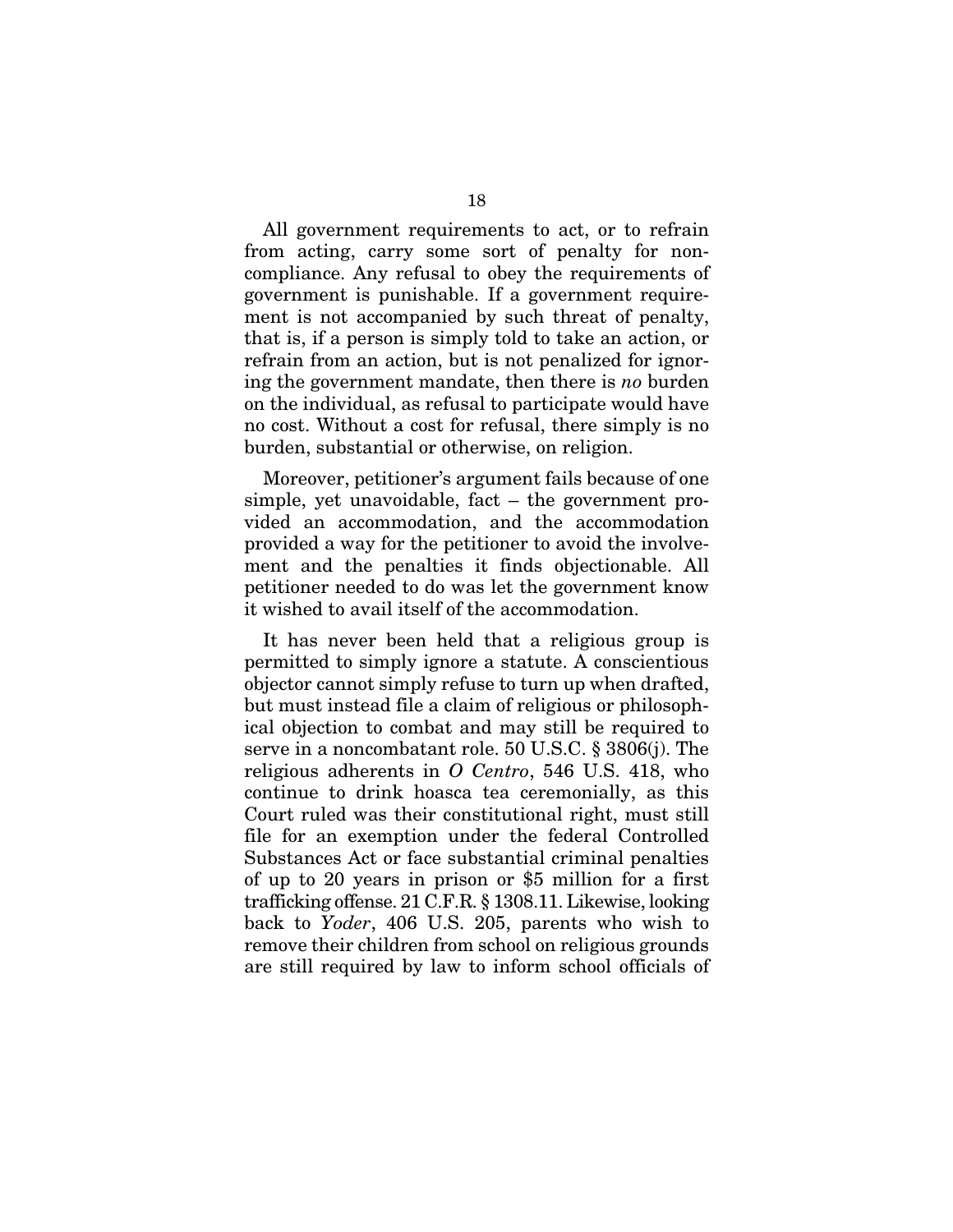this fact or may be charged with a misdemeanor. Wis. Stat. § 118.15.

The government is not barred by RFRA from creating a rational, efficient mechanism for implementing a religious exemption, and requiring those seeking the exemption to notify the government of their desire is indisputably rational and efficient. Petitioner was granted a method of exempting itself from a requirement it claims burdens its religious beliefs. RFRA does not under any reasonable interpretation require that petitioner be additionally given the right to refuse to inform the government of its desire to be exempted.

The nature of the exemption to the draft offered to conscientious objectors is instructive. In order to qualify for status as a conscientious objector, whether available for non-combatant service only (Class 1-A-O) or not available for any form of military service, and therefore only available for civilian alternative service (Class 1-O), a registrant must submit a claim to the government. This claim "must be made by the registrant in writing" and is only cognizable "after the registrant has received an order to report for induction." 32 C.F.R. § 1636.2. The individual then appears before a board which considers the request, looking at the documentation submitted, the oral statements of the claimant, any oral statements from witnesses presented, and the demeanor of the claimant. 32 C.F.R. § 1636.8. The board then determines which draft classification to give to the claimant. In order to be exempted, claimants are required to demonstrate their beliefs and show sincerity. 32 C.F.R. § 1636.6. Were petitioner to be successful in achieving its requested exemption, this entire structure of seeking conscientious objector status would need to be altered. Petitioner's requested relief would not only permit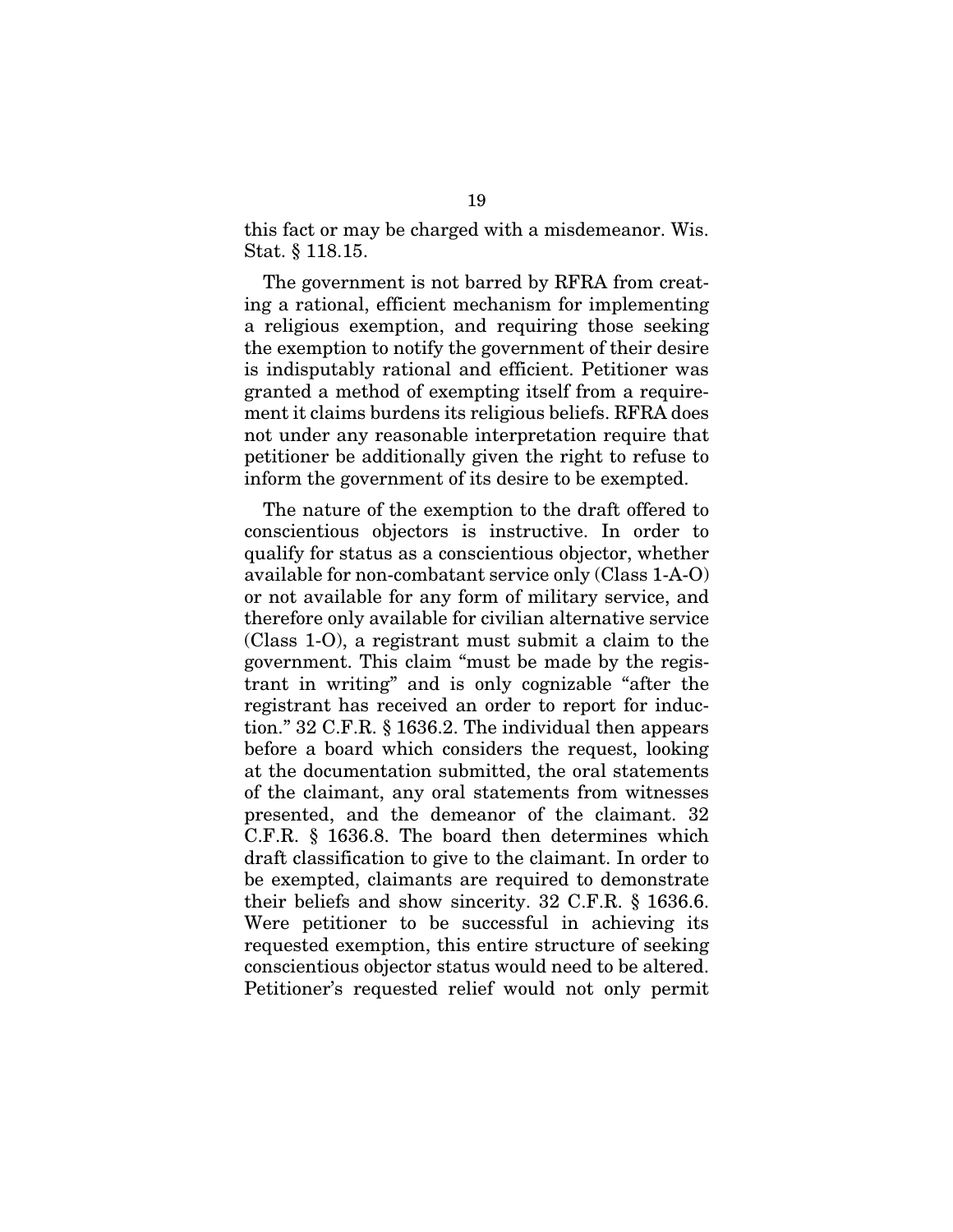draftees to prevent the military's replacing them if exempted, but also allow them to claim that even filing a written claim or explaining their grounds for objection to the draft board itself would trigger a future sin and thus was a burden on their religious practices. *Infra* § III*.* 

## III. PETITIONER'S CASE DOES NOT CON-CERN A BURDEN ON RELIGIOUS LIB-ERTY, BUT RATHER AN ATTEMPT TO LEGISLATE THROUGH THE COURTS.

As shown, *supra*, petitioner has failed to demonstrate a substantial burden on its religious beliefs. Indeed, this case represents a concerted effort, including petitioner, to rewrite RFRA itself. If successful, Congressional intent in passing the law will be overridden. Rather than having to show a substantial burden, any plaintiff claiming religious harm will simply be able to state that a burden is substantial, and this view will be unchallengeable in the courts, however attenuated and unconnected the government required action and the alleged sin may be. Petitioner has made clear in its briefing that it believes that courts have no place in determining whether a burden is substantial. Pet.'s Br. *Little Sisters*, 38-39. By so doing, petitioner seeks to eliminate the word *substantial* from the text of RFRA, acting as if Congress never included it in the first place.

This case does not involve any real, substantial burden on religious beliefs. Instead, this case represents no more than a complaint about government policy. Simply put, petitioner does not want its employees to participate in a scheme established by the government for the provision of certain types of health care services. Opposing the use of contraception is petitioner's fundamental right under the First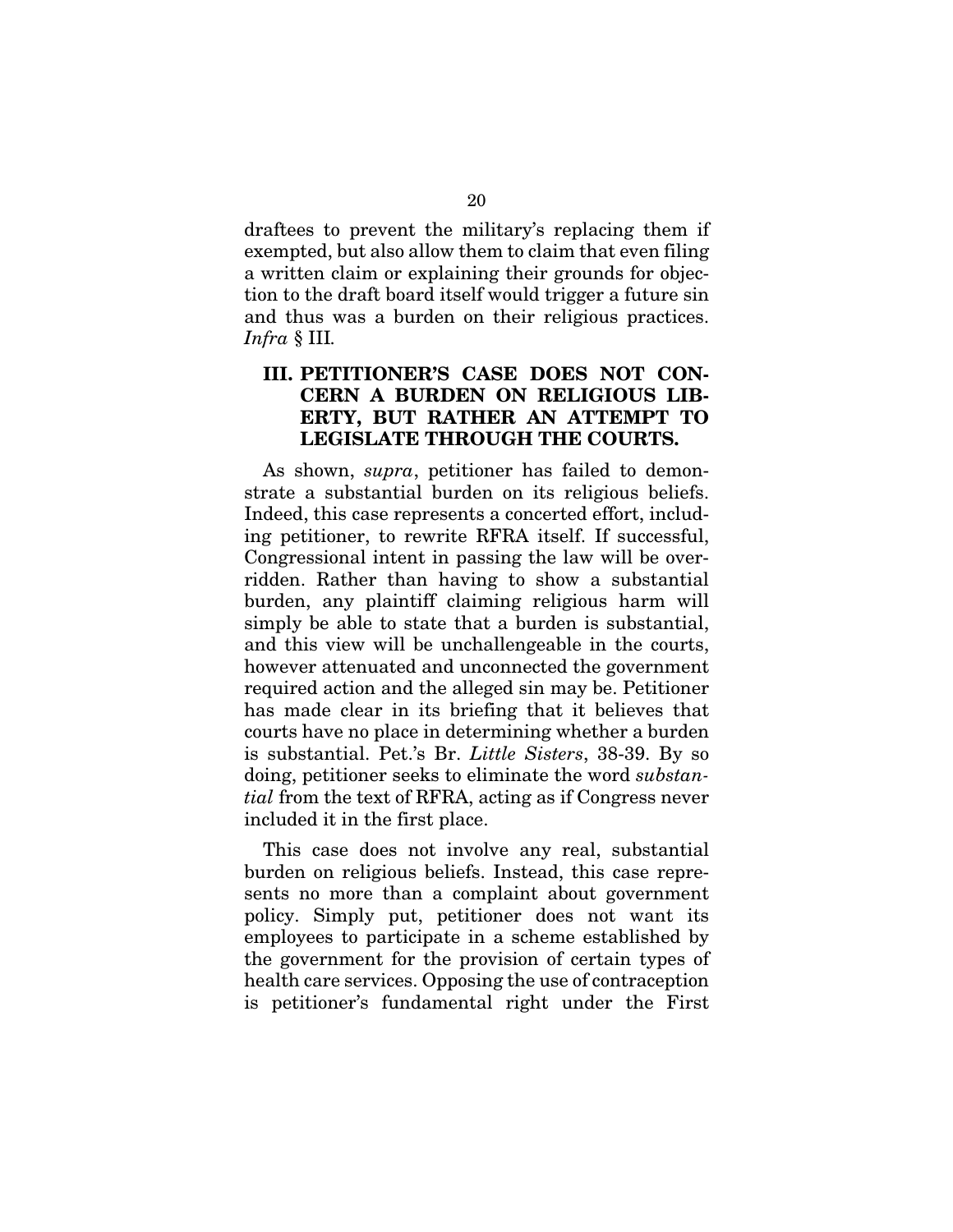Amendment. However, seeking to prevent insurance companies from providing such services to its employees on asserted religious grounds interferes with the rights of those employees. This Court and lower courts have repeatedly concluded that such claims founded on dislike for a policy have no merit. Religious disapproval of government policy is entitled to no more deference than political disapproval.

Frequently, individuals and employers have been expected to put their own personal disapproval of a policy aside, even when based on sincerely held religious convictions, and participate in a scheme of which they disapprove, when their participation is sufficiently remote from the outcome. While a conscientious objector may not be compelled to serve in the military, for example, a similarly sought exemption from paying taxes to support the military has been definitively denied, even to Quakers whose sincere religious belief in pacifism is unquestioned. *Adams v. Commr.*, 170 F. 3d 173, 180-82 (3d Cir. 1999), *cert denied* 528 U.S. 1117 (2000) (despite feasibility of exempting individuals from tax payments, sincere beliefs do not exempt an individual from participation in societal responsibilities such as the payment of tax)

Participation in a government scheme to which a plaintiff had sincerely held religious opposition was also required by this Court in *Bowen v. Roy*, 476 U.S. 693, 712 (1986). Native American parents claimed that obtaining a social security number for their daughter violated their religion, and therefore they should be exempted from the requirement to produce such a number to qualify for welfare benefits. *Id.* at 695. Chief Justice Burger was dismissive of the idea that actions undertaken by the government, even when attached to the plaintiff's name in this fashion,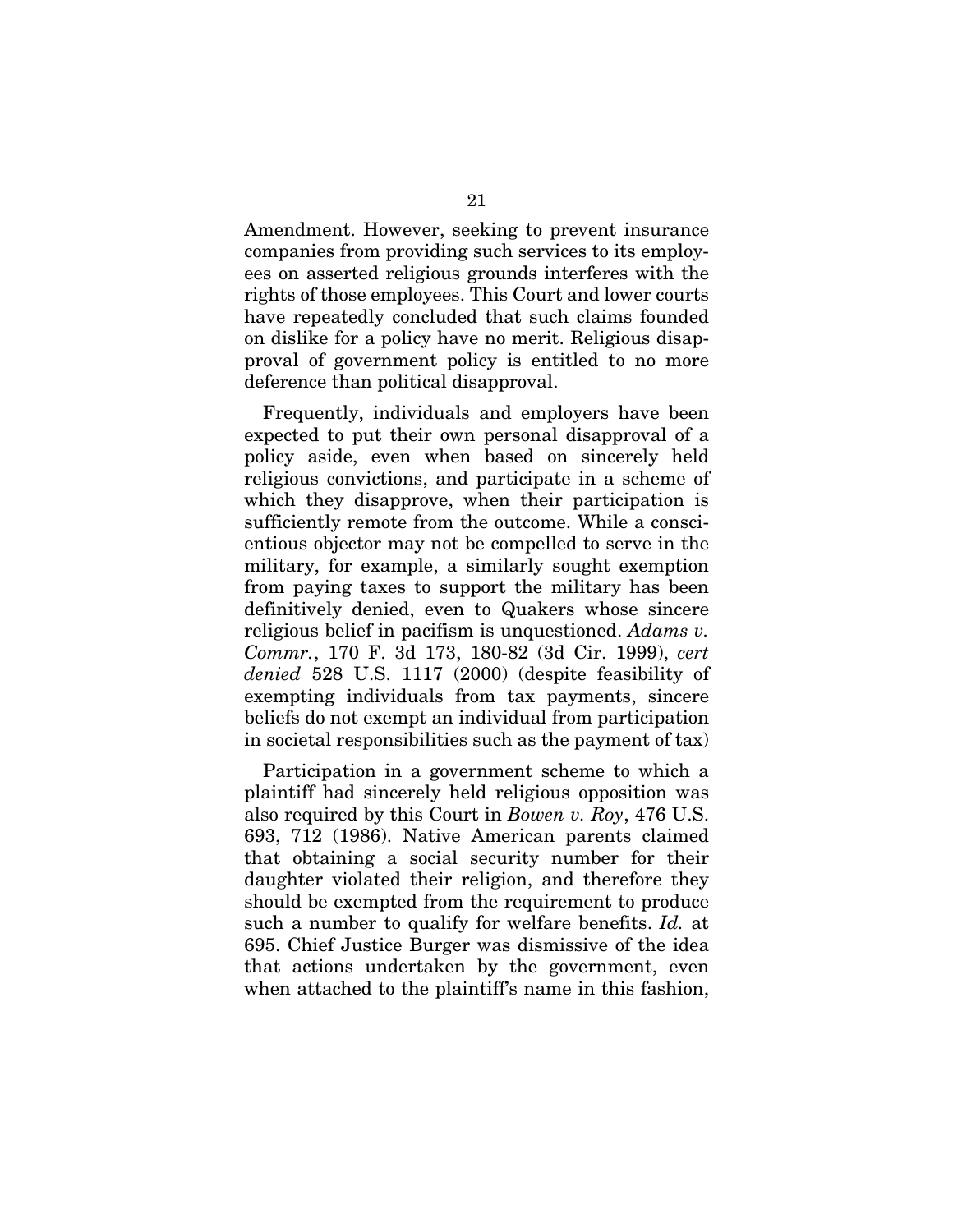could create a religious burden. *Id.* at 700. ("Roy may no more prevail on his religious objection to the Government's use of a Social Security number for his daughter than he could on a sincere religious objection to the size or color of the Government's filing cabinets.") The use of the number by the government "d[id] not itself in any degree impair Roy's freedom to believe, express, and exercise his religion." *Id.*

This Court has been clear that simply because a religious group claims substantial harm, "not all burdens on religion are unconstitutional." *Lee*, 455 U.S. at 257. In *Lee*, this Court unqualifiedly enforced the rule that religious accommodations sought by an employer, where granting the exemption to the employer would impose burdens on third parties, would not be permitted. This Court refused to grant an Amish employer an exemption permitting him to avoid paying social security contributions for his employees, which would "operate[] to impose the employer's religious faith on the employees." *Id.* at 261. Importantly, this Court acknowledged that Congress had exempted self-employed Amish from paying social security contributions for themselves, but refused to extend that exemption to contributions for employees, who might not share the same religious convictions. *Id.*

These cases reveal the weakness of petitioner's argument. In *Lee*, this Court made clear that the existence of one or more exemptions does not require further exemptions, even when the religious belief involved is similar. That self-employed Amish were exempted from social security payments did not allow Amish employers to refuse to pay contributions for their employees. This Court recognized that the government was entitled to draw a line and limit such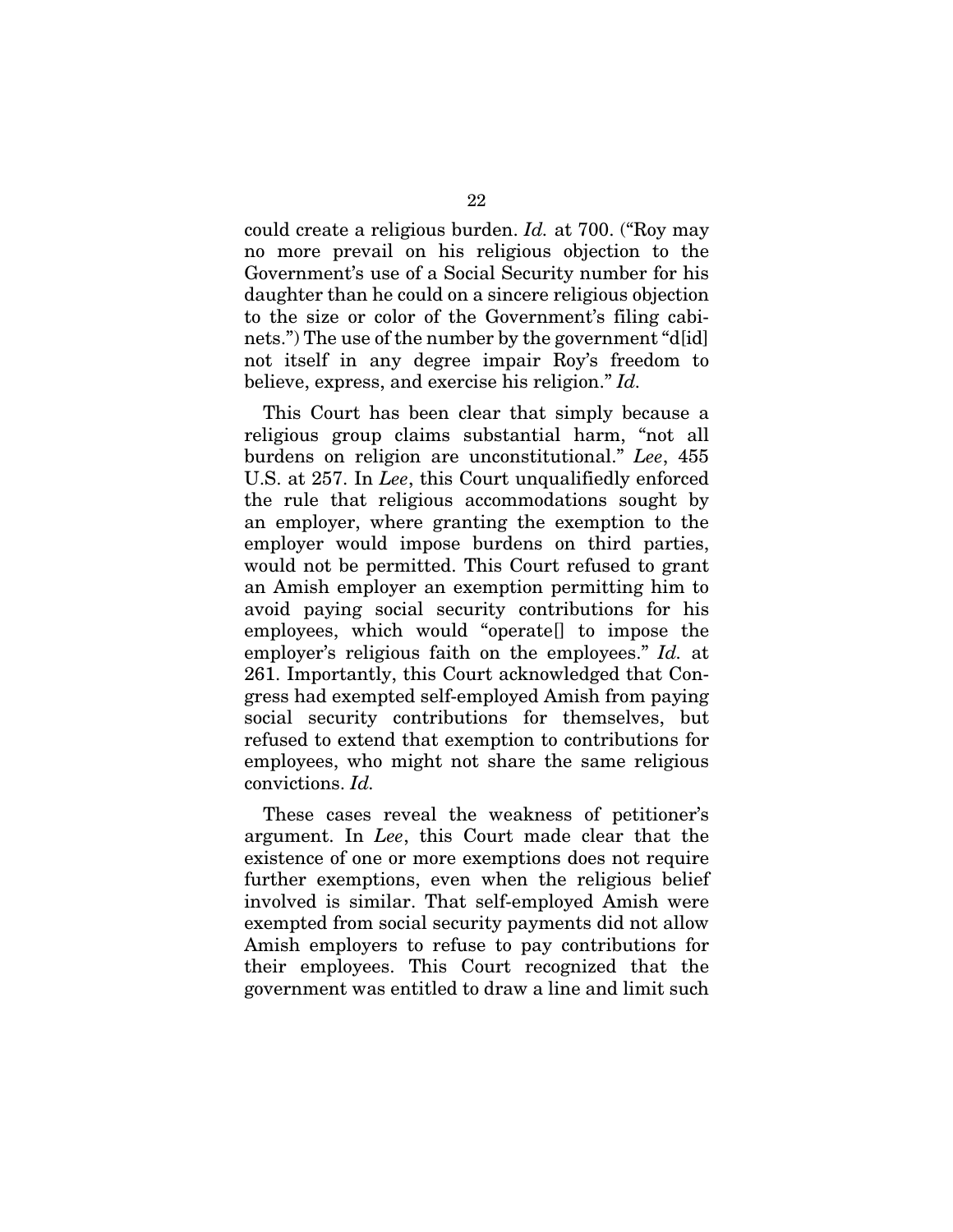exemptions. *Id.* at 260 ("Congress has accommodated, to the extent compatible with a comprehensive national program, the practices of those who believe it is a violation of their faith to participate in the social security system."). In this case, as in *Lee*, the government had already provided generous exemptions for churches and an accommodation for religious nonprofits. It was not required to tailor the exemption process to suit every individual or group claiming an exemption. Nor is the government permitted to broaden the scope of the exemption such that the accommodation has an adverse effect on the rights of third parties.

*Bowen*, 476 U.S. 693, demonstrates that petitioner here simply does not have a sufficient interest at stake in how the government chooses to administer its program. The plaintiff sincerely believed that giving his daughter a social security number harmed her spirit, much as petitioner believes that providing the government with a form indicating its unwillingness to participate in a program that provides contraception involves it in sin. But, as the Seventh Circuit has noted, this belief did not entitle Roy to an accommodation that removed the burden of his providing that social security number on an application for welfare. *University of Notre Dame v. Burwell*, 786 F. 3d 606, 618 (7th Cir. 2015), *vacated by, remanded by University of Notre Dame v. Burwell*, 136 S. Ct. 2007 (2016). Like Roy's claim, petitioner's objection is, in the final analysis, a complaint about how the government administers a program. Just like Roy's desire to stop the government from issuing a social security number for his daughter, petitioner's objection to complying with the notice requirement, in order to exempt itself from providing contraceptive coverage, is no more the basis for an exemption than "a sincere religious objection to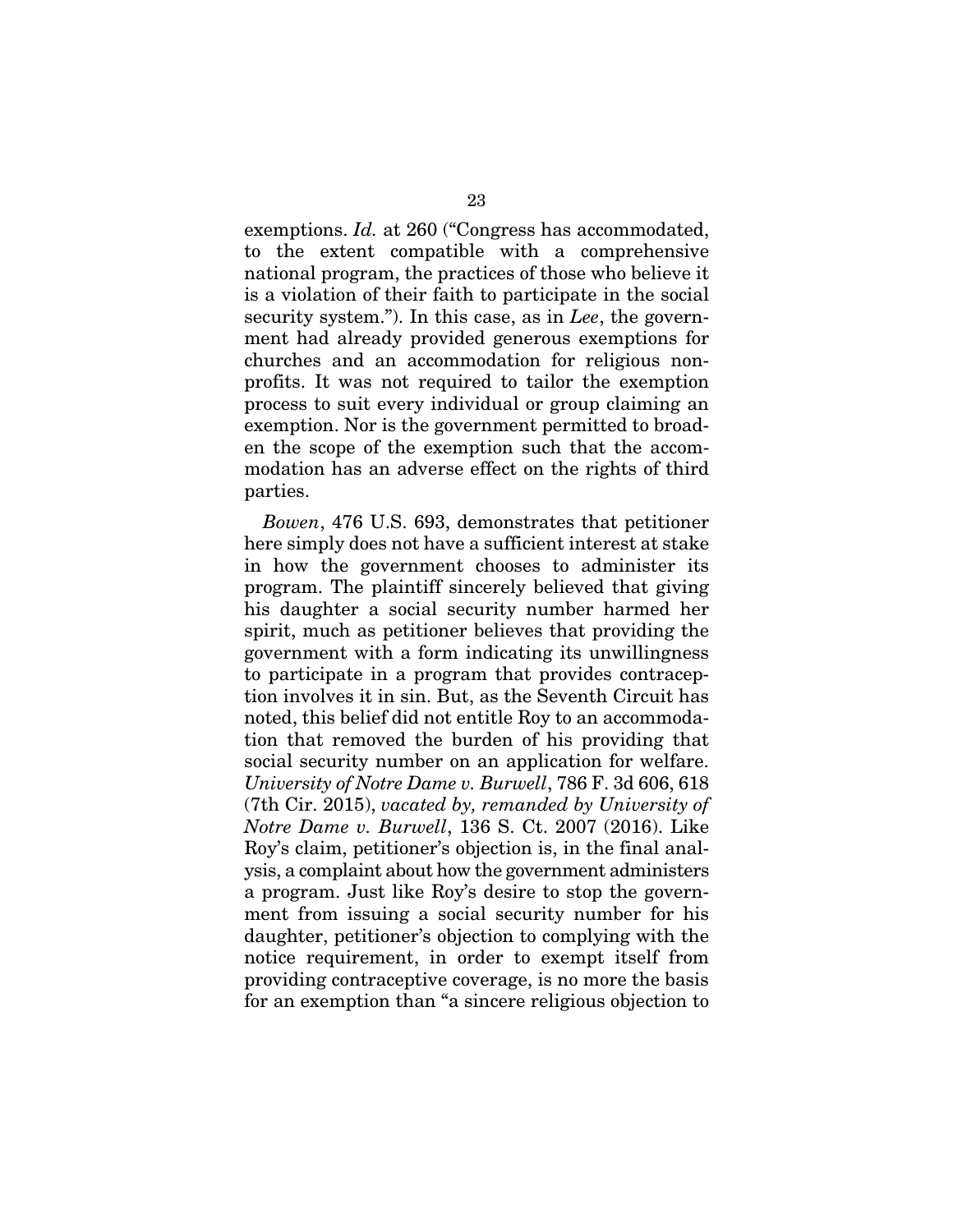the color of the Government's filing cabinets" in which such a form would be stored. *Bowen*, 476 U.S. at 700.

Petitioner's claims that the court system is powerless to even consider the nature of the chain-of-events objection, claimed by a religious group seeking an exemption, lead inevitably to illogical and unacceptable results. The United States has a long history of granting exemptions to conscientious objectors who oppose taking part in military action.9 However, were petitioner's theory of causation to become accepted, pacifists would have the right not only to insist that they themselves not be sent into combat, but also that the military not be permitted to draft someone in their place. *University of Notre Dame*, 743 F. 3d at 556. It is inconceivable that such a theory of causation is what the drafters of RFRA had in mind. *Id.* at 557. ("What makes this case and others like it paradoxical and virtually unprecedented is that the beneficiaries of the religious exemption are claiming that the exemption process itself imposes a substantial burden on their religious faiths."). It would allow individual conscientious objectors to not only remove themselves from selection for the military, but also to permanently deprive the military of a replacement out of a belief that their refusal triggered someone else to be inducted, and that would be equally as sinful. This would grant religious individuals and groups not only the power to seek exemptions for themselves, but also the power to

<sup>9</sup> For many years, these exemptions were available only to those whose objections to war were based on religious beliefs, as opposed to other, philosophical objections to armed conflict. This Court in *Welsh v. United States*, 398 U.S. 333, 343 (1970) recognized this was a violation of the constitutional rights of nonbelievers.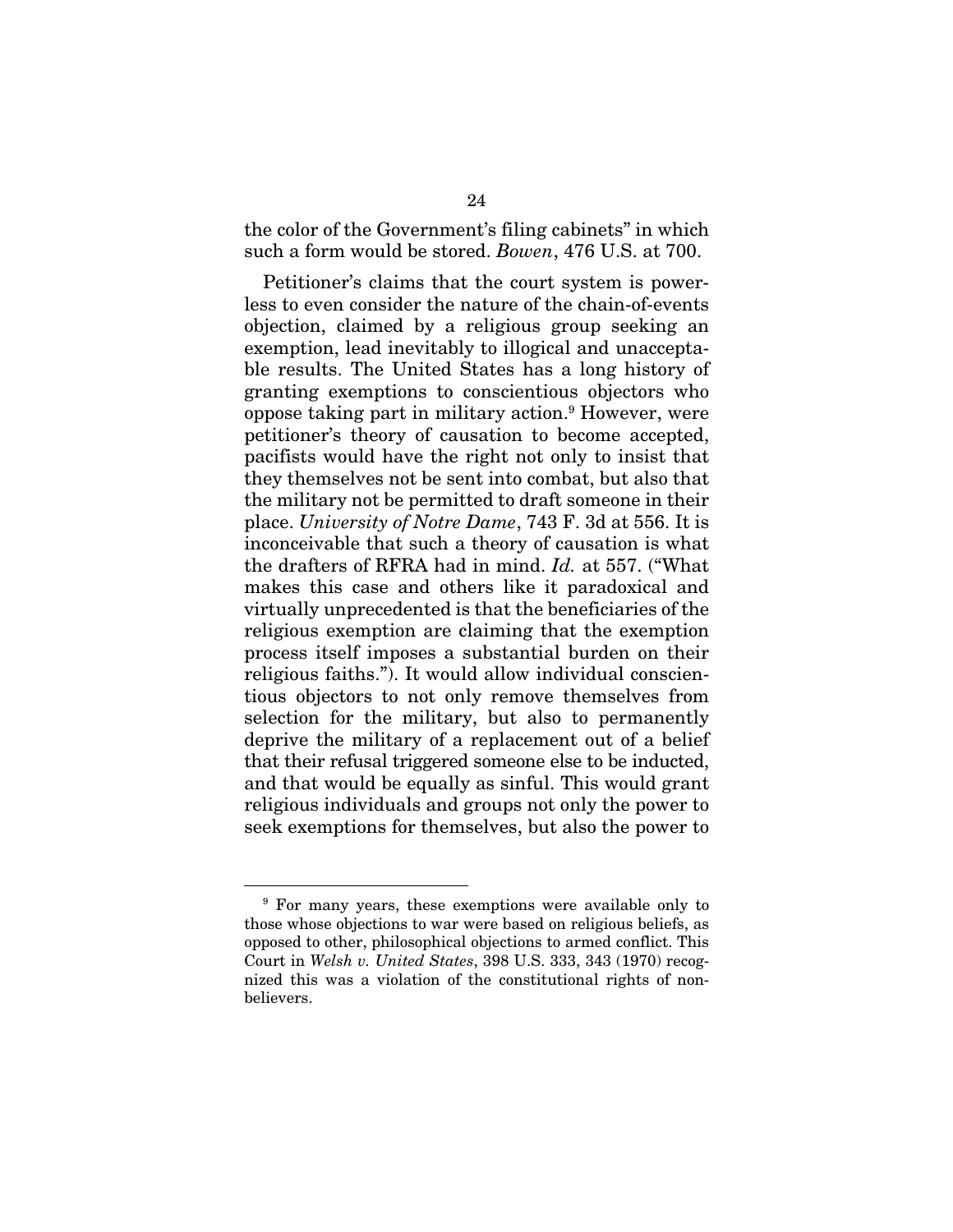legislate unconstitutional government actions from the pulpit.

The breadth of perverse results of such causation is unbounded. In *Thomas v. Review Bd. of Ind. Empl. Sec. Div.*, 450 U.S. 707, 709 (1981), a Jehovah's Witness was found to have been wrongly denied unemployment benefits after quitting his job in a roll foundry when he was transferred to a department where he would be producing turrets for tanks for the military, a use he found incompatible with his religious beliefs. Petitioner here would have us extend Thomas' exemption further. Not content with a right for Thomas to seek a transfer to another position that did not challenge his religious beliefs, petitioner's arguments would grant him the right to ensure that no other employee could take over the position he had left, and the spot on the production line for tank turrets would be permanently empty, in order to spare Thomas the religious burden of having triggered someone else's now making tank turrets, *however willing that next person might be*.

While a Muslim employee may have a religious right to be transferred from a job that involves the sale of alcohol, it is implausible to suggest that the employee possesses an equal right to seek to have that position remain unfilled on the ground that some other cashier scanning a bottle of Cabernet Sauvignon is only in that position because the Muslim employee refused to fill it. Jewish employers may choose not to purchase pork products, and it would violate their religious rights to require them to do so. Yet no court could hold that such employers have the right to insist that their employees refrain from using what these employers pay them to purchase bacon. And, as noted *supra*, the Amish who were self-employed were permitted to refrain from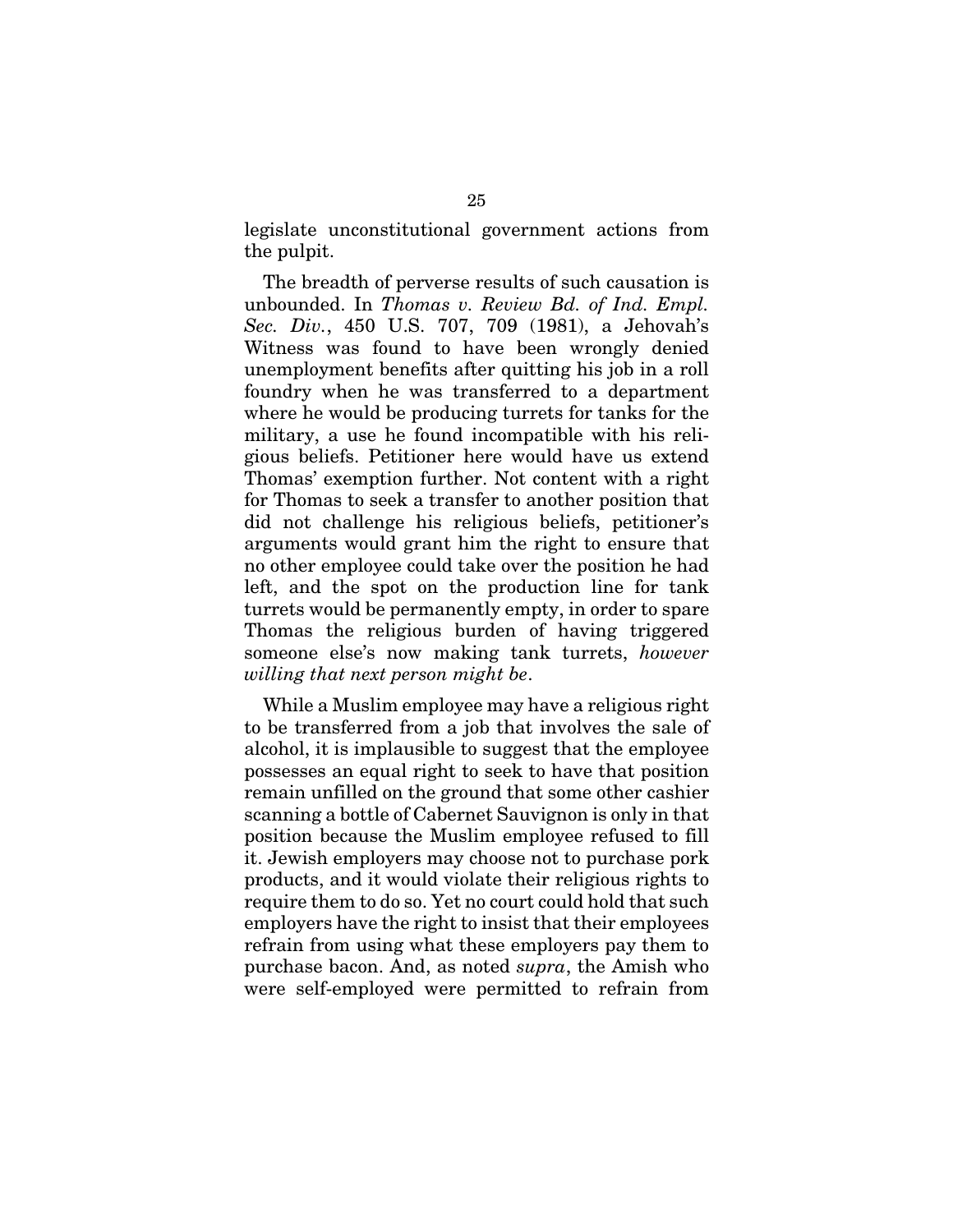paying their own social security contributions, as such contributions would potentially undermine the Amish religious principle of self-reliance. This did not, however, allow them to avoid such payments for their employees. *Lee*, 455 U.S. at 261. That employees, who did not share their employers' beliefs, might possibly be triggered to move away from self-reliance was not held to be a burden sufficient to require an exemption.

This then is the logical end of petitioner's theory of causation. If signing a piece of paper indicating a religious-based opposition to providing contraceptive health services, and thereby taking advantage of an exemption to a requirement to provide such services, is in and of itself a substantial burden on religion through an attenuated "trigger" theory, then so would countless other actions become substantial burdens. Employers would find themselves unable to replace a worker they reassigned to accommodate that individual's religious belief system. The military would find itself unable to fill its ranks in times of conscription as religious objectors could not be replaced, even by individuals without a religious objection to being drafted. A juror excused from duty on a capital case because of a religious opposition to capital punishment could not be replaced with a substitute, as the presence of a substitute juror's voting in favor of the death penalty was in some way triggered by the initial person's refusal to serve on the panel. Such an outcome was never the goal of RFRA, and would be unconstitutional, even if it were the intention.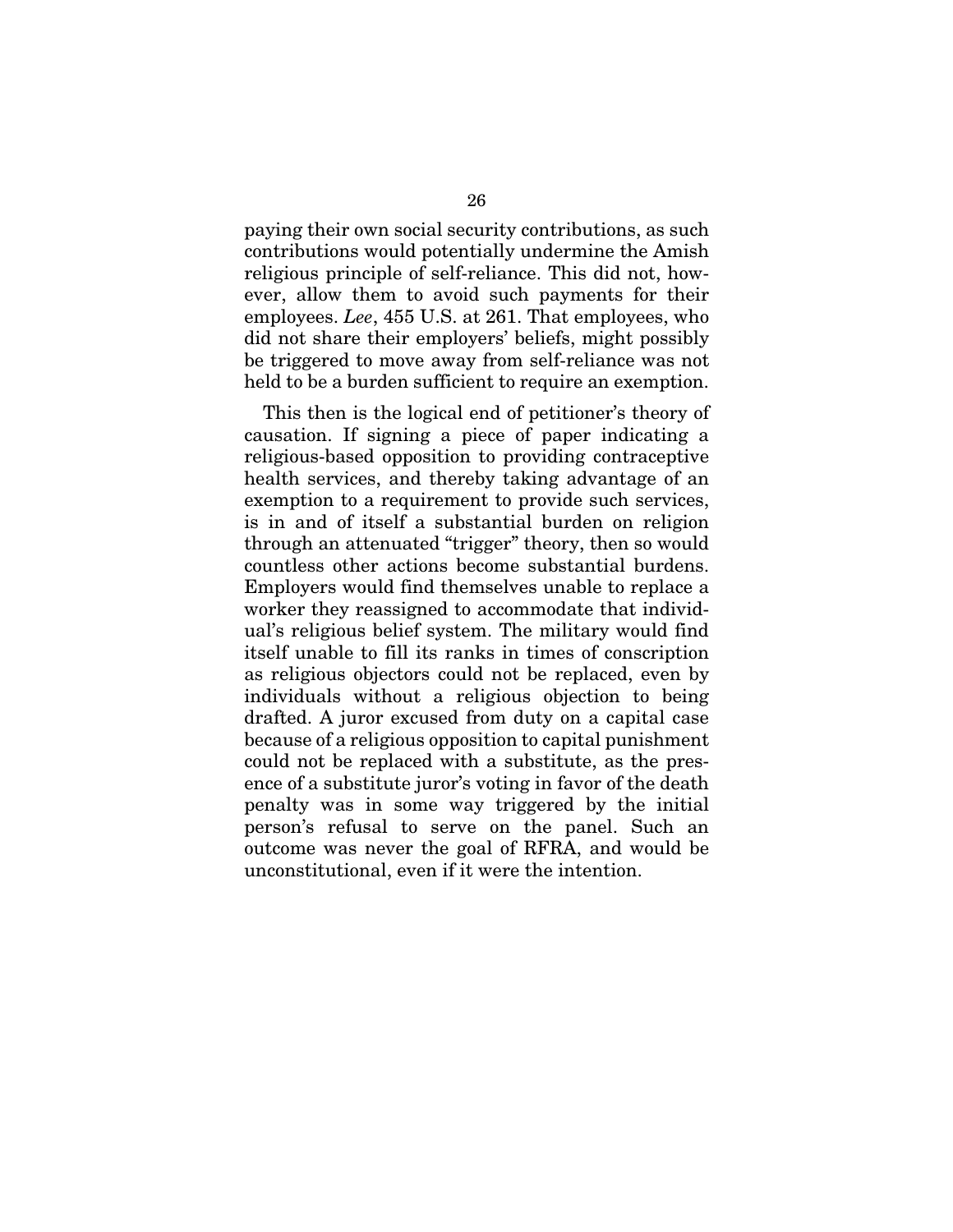## IV. THE GOVERNMENT HAS A COMPEL-LING INTEREST IN ENSURING THE WIDESPREAD AVAILABILITY OF CON-TRACEPTIVE SERVICES TO WOMEN.

There are enormous benefits that accrue to society from the widespread availability of no-cost contraception to women in society. There can be no doubt regarding either the central role that preventive and reproductive health care plays in enabling women to participate fully in society, or the cost of the provision of such care if the individual has to pay for it. Under the ACA, millions of women were, for the first time, given a legal guarantee that their health insurance would cover the cost of all FDA approved contraceptive services. Petitioner seeks to remove that legislative right not only from their own employees, but also, by extension, from millions of other women who are employed by corporations which may seek such a religious-based exemption.

The cost of contraceptive care is far from *de minimis*. Studies by Planned Parenthood have shown that the cost of an intrauterine device ("IUD"), one of the most reliable forms of contraception available, including the fees for the required medical examinations, insertion, and ongoing follow up visits, may reach as high as \$1,300.10 Oral contraceptives, the most commonly covered form of contraception used under the mandate, are less expensive up front, but require an ongoing payment. These drugs cost, on an annualized basis, between \$180 and \$960, with the cheaper, generic contraceptives often being reported as causing un-

<sup>10</sup> Planned Parenthood, *IUD*, https://www.plannedparenthood .org/learn/birth-control/iud (last visited Apr. 1, 2020)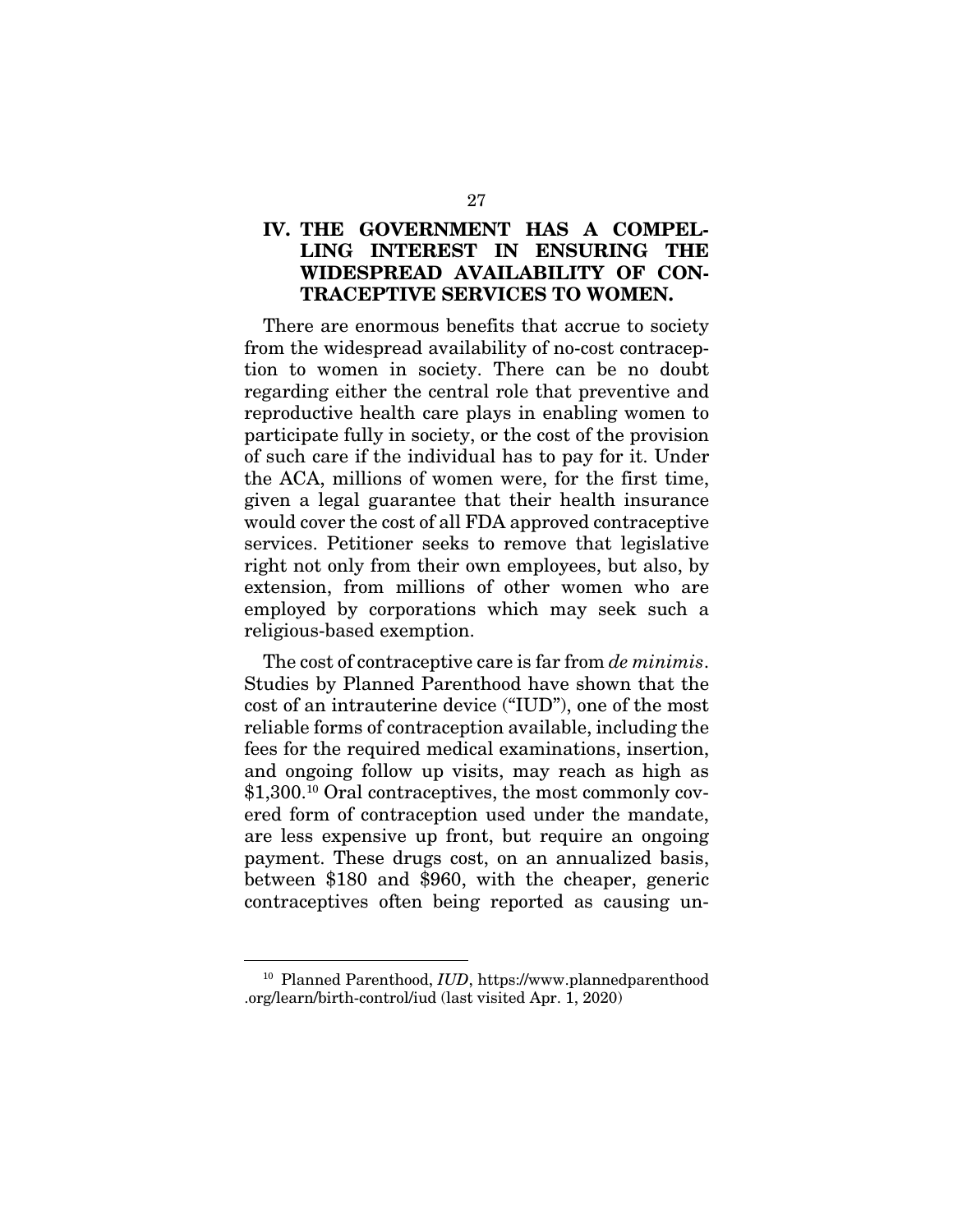pleasant side effects.11 Emergency contraception, such as the "Morning After Pill," ranges in cost from \$30 to \$65 per dosage.<sup>12</sup>

The direct costs of purchasing contraception fall largely upon women. Women of child-bearing age pay 68% more than men of the same age in out-ofpocket medical costs. *Hobby Lobby*, 573 U.S. at 742 (Ginsburg, J., dissenting). A significant part of this cost can be attributed to the cost of contraception. Removal of this disparity between health care costs for men and women is, in and of itself, a compelling interest for the government. The government interest, however, goes beyond the desire to seek greater equality for women. The widespread availability of contraception without copayments benefits the government and society by reducing the numbers of unplanned and unwanted pregnancies. This, in turn, reduces the burden on medical facilities, reduces the burden on schools and social services, and even reduces the number of abortions performed.13 Studies

<sup>13</sup> While amici fully defend a woman's right to a legal and safe abortion, they also believe that the availability of low and no cost contraception, combined with effective education as to its use,

<sup>11</sup> Frederick M. Gedicks & Rebecca G. Van Tassell, *RFRA Exemptions from the Contraception Mandate: An Unconstitutional Accommodation of Religion*, 49 Harv. C.R.-C.L. Rev. 343, 376 (2014) (noting also that the lower cost contraceptive pills were less effective in preventing conception).

<sup>12</sup> Planned Parenthood, *Emergency Contraception (Morning-After Pill)*, https://www.plannedparenthood.org/get-care/our-ser vices/emergency-contraceptive (last visited Apr. 1, 2020); purchasing one brand of Emergency Contraception, Plan B, manufactured by Teva Pharmaceuticals, over the counter costs around \$50 per use. *E.g.* CVS, *Plan D One-Step Emergency Contraception Tablet*, https://www.cvs.com/shop/plan-b-one-step-emergencycontraceptive-tablet-prodid-876669 (last visited Apr. 1, 2020)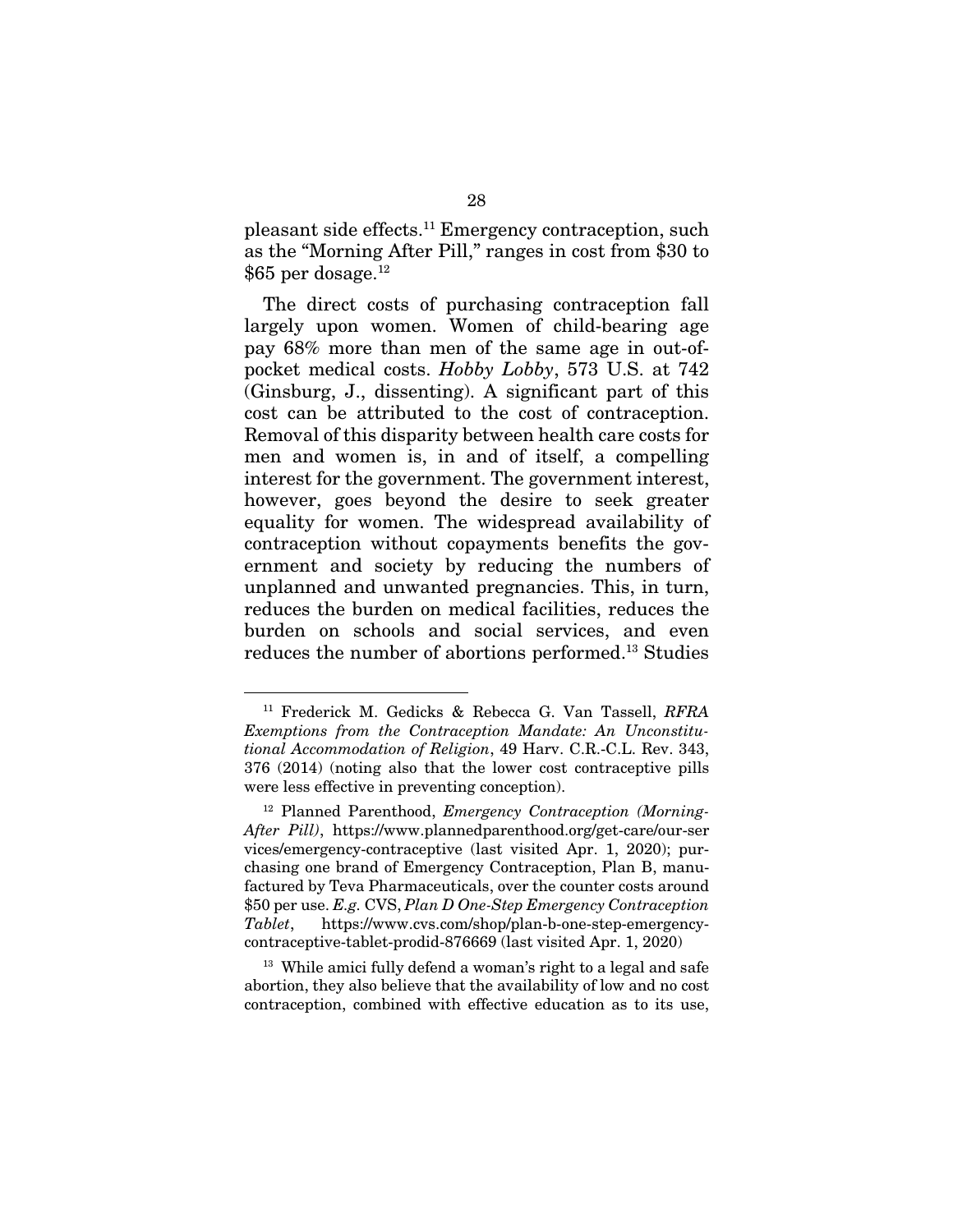have indicated that each dollar spent on helping women avoid unwanted pregnancy reduces Medicaid expenditure by \$7.09.14 These savings, combined with the increased ability of women to control their own bodies and make their own reproductive choices, enabling them to fully participate in society on an equal basis, represent a compelling interest for the government in ensuring the widespread availability of contraception without copayments.

Petitioner argues repeatedly that the existence of exemptions for some groups indicates that the government interest cannot be considered compelling. This, however, misrepresents the governmental and societal interest at stake in the contraceptive mandate. It is fallacious to suggest that unless the mandate can cover everyone, the government has no interest in enforcing it. The compelling interest here is not necessarily that *all* women in the United States should have access to contraception without copayments, but that *as many women as possible* should have such access. Government programs are not all or nothing efforts. The governmental interest in preventing malnutrition among poor children through the SNAP program is not diminished when the program does not reach every child in need. Furthermore, if petitioner's logic were followed through to its end, then no exemption, religious or otherwise, could be offered to any group, because offering it would immediately indicate that there was no compelling interest behind

would prevent many unwanted or high risk pregnancies, thus reducing the need for abortions.

<sup>14</sup> J.J. Frost, *et al.*, *Return on Investment: A Fuller Assessment of the Benefits and Cost Saving of the US Publicly Funded Family Planning Program*, 92 Milibank Q. 667, 668 (2014).